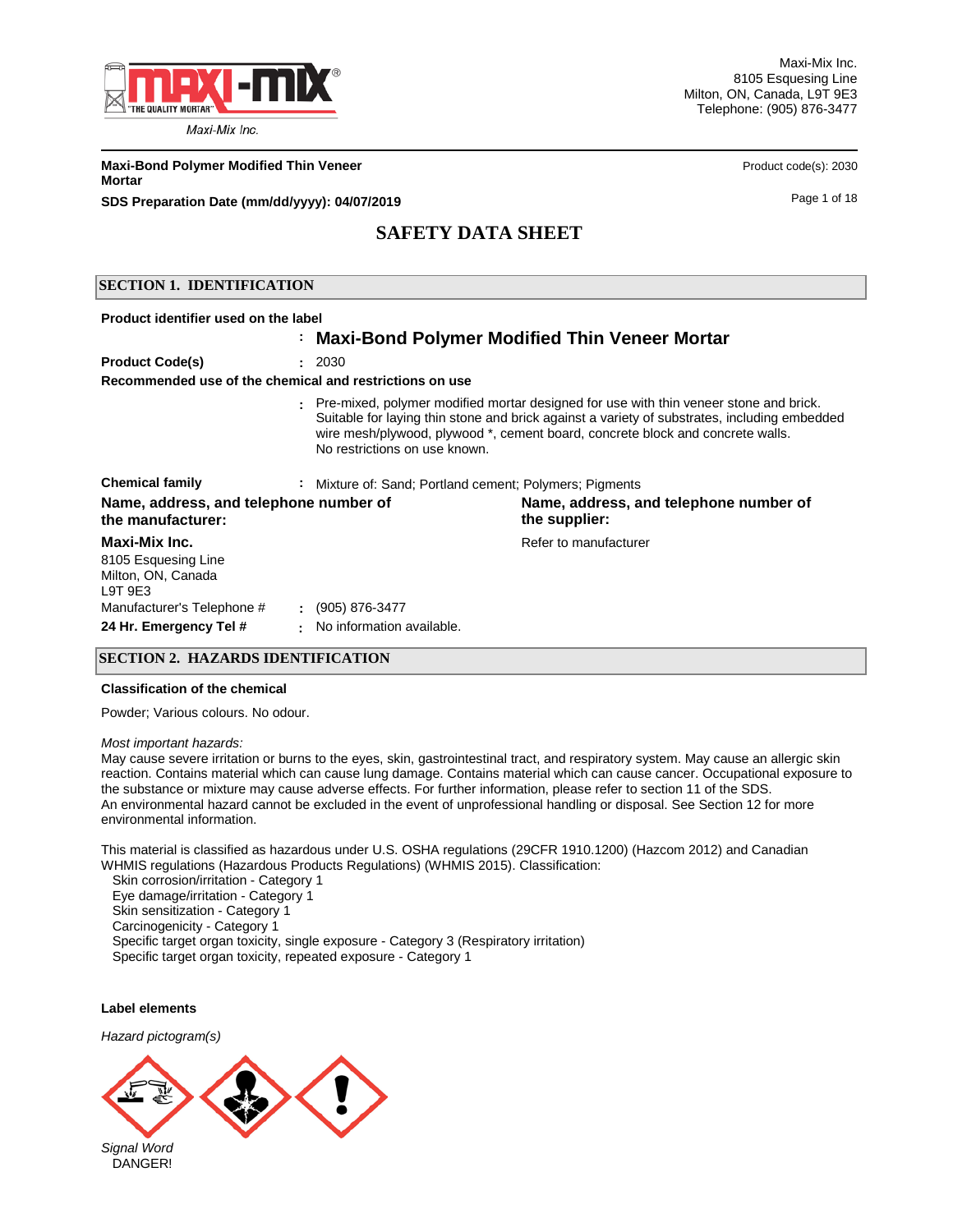

Maxi-Mix Inc. 8105 Esquesing Line Milton, ON, Canada, L9T 9E3 Telephone: (905) 876-3477

**Maxi-Bond Polymer Modified Thin Veneer Product code(s): 2030** Product code(s): 2030 **Mortar**

### **SDS Preparation Date (mm/dd/yyyy): 04/07/2019 Page 2 of 18** Page 2 of 18

# **SAFETY DATA SHEET**

*Hazard statement(s)* Causes severe skin burns and eye damage. May cause an allergic skin reaction. May cause respiratory irritation. May cause cancer by inhalation. Causes damage to the lungs through prolonged or repeated exposure if inhaled.

*Precautionary statement(s)*

Obtain special instructions before use.

Do not handle until all safety precautions have been read and understood.

Do not breathe dust or mist.

Wash exposed skin thoroughly after handling.

Do not eat, drink or smoke when using this product.

Use only outdoors or in a well-ventilated area.

Contaminated work clothing must not be allowed out of the workplace.

Wear protective gloves/clothing and eye/face protection.

Immediately call a POISON CENTER or doctor/physician.

IF SWALLOWED: Rinse mouth. Do NOT induce vomiting.

 IF ON SKIN (or hair): Take off immediately all contaminated clothing. Rinse skin with water/shower. Wash contaminated clothing before reuse.

IF INHALED: Remove person to fresh air and keep comfortable for breathing.

 IF IN EYES: Rinse cautiously with water for several minutes. Remove contact lenses, if present and easy to do. Continue rinsing.

 Store in a well-ventilated place. Keep container tightly closed. Store locked up.

Dispose of contents/container in accordance with local regulation.

### **Other hazards**

*Other hazards which do not result in classification:* 

Contact with water may cause hydration, and formation of caustic alkaline material. Absorbs moisture from the air. Hardens over time in moist conditions. When in solution, may corrode aluminum. Contact with some reactive metals may produce flammable hydrogen gas. There is a potential for static buildup and static discharge when transferring cement powders through a nonconductive plastic conveyance system. Static discharge may result in damage/injury to workers or equipment. May cause severe irritation and corrosive damage in the mouth, throat and stomach.

#### **SECTION 3. COMPOSITION/INFORMATION ON INGREDIENTS**

Mixture

| <b>Chemical name</b>                                                                                            | Common name and synonyms                               | CAS#       | Concentration (% by weight) |  |
|-----------------------------------------------------------------------------------------------------------------|--------------------------------------------------------|------------|-----------------------------|--|
| <b>Portland cement</b>                                                                                          | Hydraulic cement<br>Cement, portland, chemicals        | 65997-15-1 | $7.0 - 30.0$                |  |
| <b>Crystalline silica</b>                                                                                       | Quartz silica<br>Crystallized silicon dioxide          | 14808-60-7 | $0.5 - 5.0$                 |  |
| <b>Calcium hydroxide</b>                                                                                        | Slaked lime<br>Calcium hydrate<br><b>Hydrated lime</b> | 1305-62-0  | $0.1 - 1.5$                 |  |
| Calcium oxide                                                                                                   | Calcium monoxide<br>Unslaked lime                      | 1305-78-8  | $0.1 - 1.5$                 |  |
| Mica                                                                                                            | Not available.                                         | 12001-26-2 | $0.1 - 1.0$                 |  |
| Maxi-Bond, Veneer Mortar Colors # 80, 85, 94, 97, and colors 10 through 70 also contain the following chemical: |                                                        |            |                             |  |
| <b>Black Iron Oxide</b>                                                                                         | Ferric oxide, black                                    | 1317-61-9  | $0.5 - 5.0$                 |  |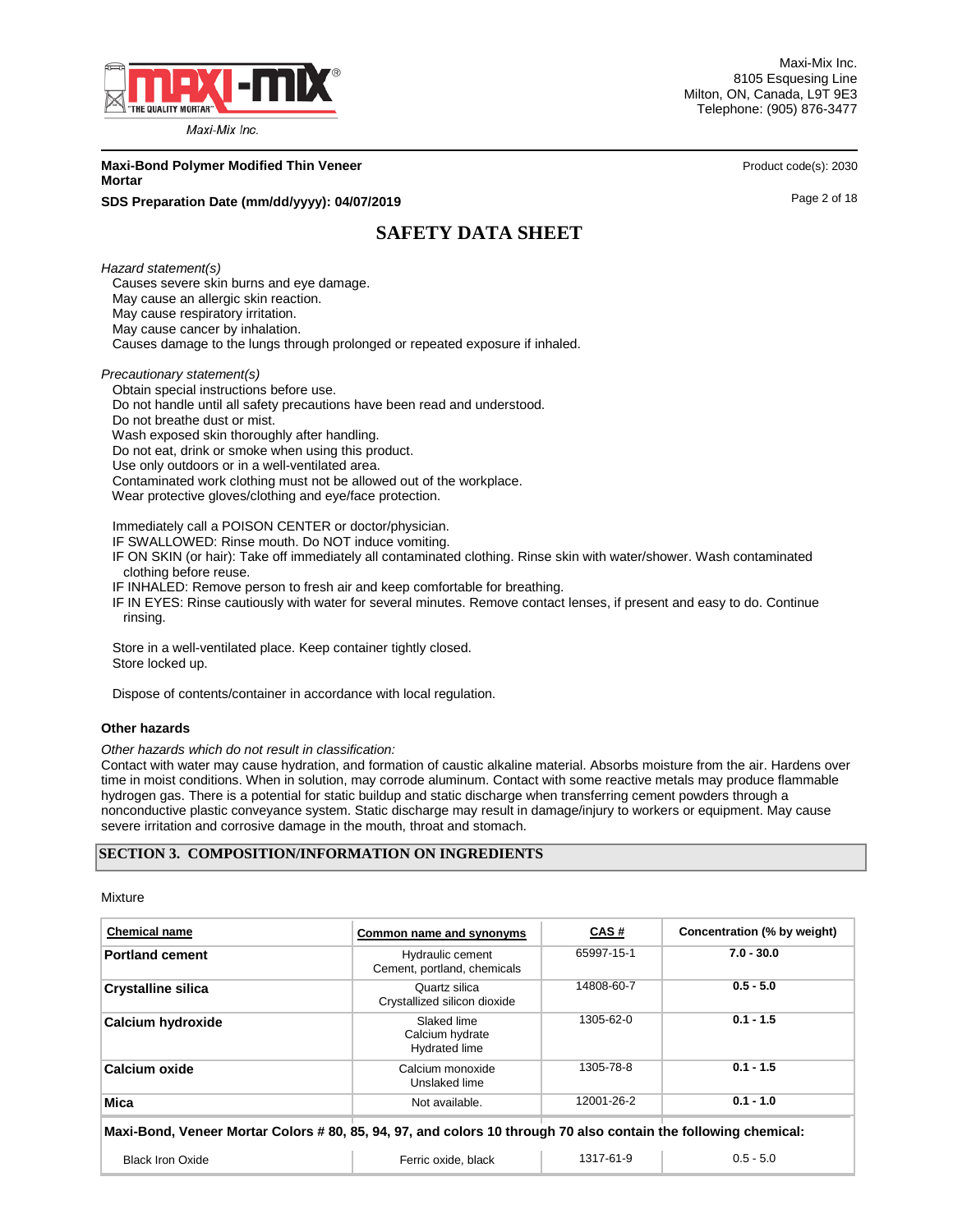

**Maxi-Bond Polymer Modified Thin Veneer Product code(s): 2030** Product code(s): 2030 **Mortar**

**SDS Preparation Date (mm/dd/yyyy): 04/07/2019 Page 3 of 18** 

# **SAFETY DATA SHEET**

|                   | Maxi-Bond, Veneer Mortar Colors #80, 85, and 97 also contain the following chemical:                     |            |             |
|-------------------|----------------------------------------------------------------------------------------------------------|------------|-------------|
| Carbon black      | Furnace black<br>Lamp black<br>Thermal black                                                             | 1333-86-4  | $0.1 - 1.0$ |
|                   | Maxi-Bond, Veneer Mortar Colors # 80, 85, and colors 10 through 70 also contain the following chemicals: |            |             |
| Yellow iron oxide | Ferric oxide, yellow                                                                                     | 51274-00-1 | $0.5 - 5.0$ |
| Iron oxide        | Ferric oxide<br>Diiron trioxide                                                                          | 1309-37-1  | $0.5 - 5.0$ |
|                   | Maxi-Bond, Veneer Mortar Color #60 also contains the following chemical:                                 |            |             |
| titanium dioxide  | Anatase<br>Titanic acid anhydride                                                                        | 13463-67-7 | $0.5 - 5.0$ |

The exact concentrations of the above listed chemicals are being withheld as a trade secret.

This product contains trace amounts of: Chromates; Nickel Compounds. Chromate chemicals are present as Cr III and Cr VI compounds.

### **SECTION 4. FIRST-AID MEASURES**

| Description of first aid measures |                                                                                                                                                                                                                                                                                                                                                                                                                                                                     |
|-----------------------------------|---------------------------------------------------------------------------------------------------------------------------------------------------------------------------------------------------------------------------------------------------------------------------------------------------------------------------------------------------------------------------------------------------------------------------------------------------------------------|
| Ingestion                         | : IF SWALLOWED: Rinse mouth. Do NOT induce vomiting. Never give anything by mouth to<br>an unconscious person. Immediately call a POISON CENTER or doctor/physician.                                                                                                                                                                                                                                                                                                |
| Inhalation                        | : IF INHALED: Remove person to fresh air and keep comfortable for breathing. If breathing<br>has stopped, give artificial respiration. If breathing is difficult, give oxygen by qualified<br>medical personnel only. Immediately call a POISON CENTER or doctor/physician.                                                                                                                                                                                         |
| Skin contact                      | : Gently blot or brush away excess chemical. IF ON SKIN (or hair): Take off immediately all<br>contaminated clothing. Rinse skin with water/shower. Thoroughly wash with lukewarm,<br>gently flowing water and a mild, pH neutral soap. Seek medical attention for rashes, burns,<br>irritation, dermatitis and prolonged unprotected exposures to wet cement, cement mixtures<br>or liquids from wet cement. Immediately call a POISON CENTER or doctor/physician. |
| Eye contact                       | : IF IN EYES: Rinse cautiously with water for several minutes. Remove contact lenses, if<br>present and easy to do. Continue rinsing. Continue to rinse for at least 20 minutes.<br>Immediately call a POISON CENTER or doctor/physician. Take care not to rinse<br>contaminated water into unaffected eyes or onto the face.                                                                                                                                       |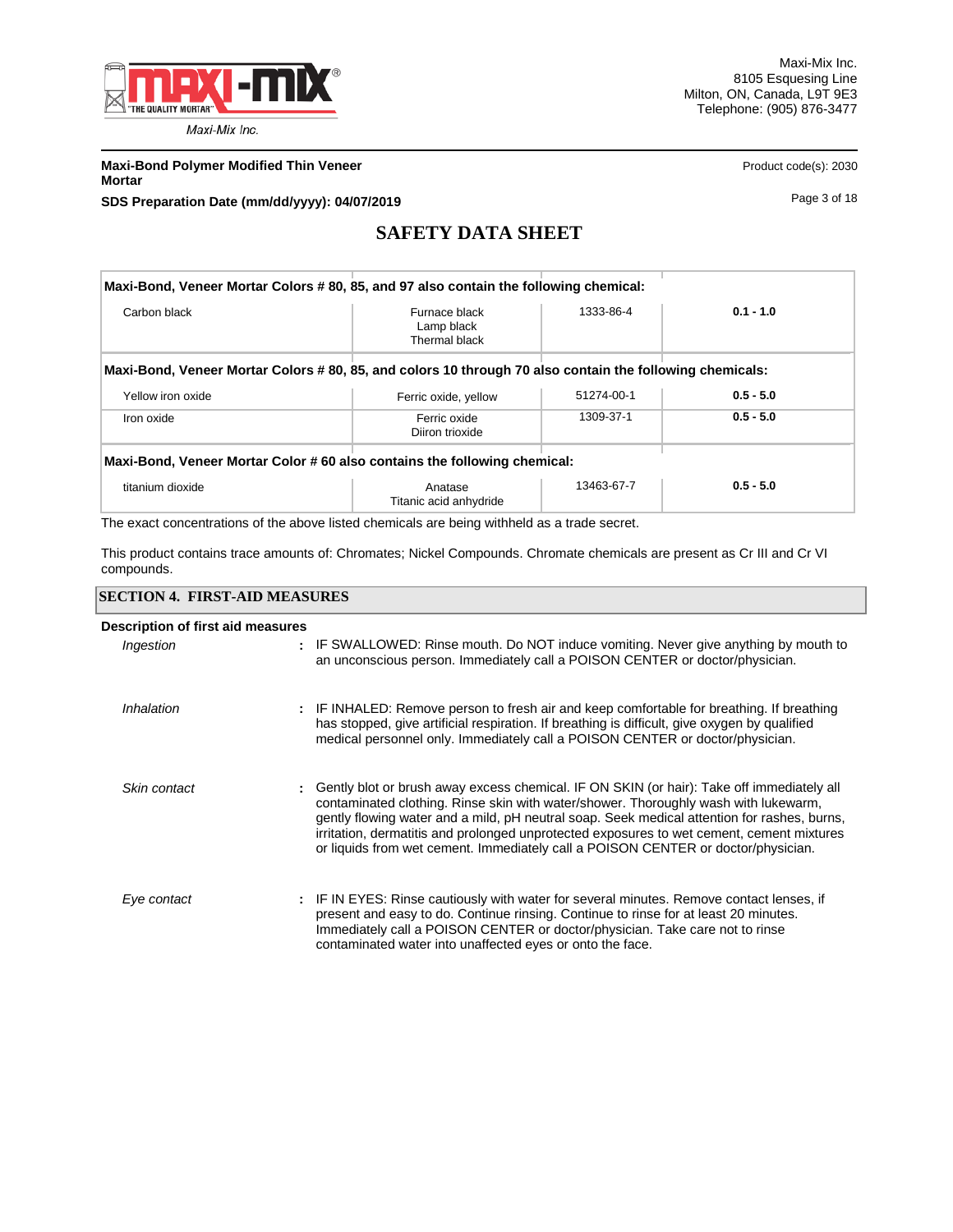

Maxi-Mix Inc. 8105 Esquesing Line Milton, ON, Canada, L9T 9E3 Telephone: (905) 876-3477

**Maxi-Bond Polymer Modified Thin Veneer Product code(s): 2030** Product code(s): 2030 **Mortar**

**SDS Preparation Date (mm/dd/yyyy): 04/07/2019 Page 4 of 18** 

# **SAFETY DATA SHEET**

### **Most important symptoms and effects, both acute and delayed**

May cause severe irritation or burns to the skin. Contact with wet material, or moist areas of **:** the skin, causes skin burns. Symptoms may include blistering, ulcerations and scarring. Symptoms may be delayed. Wet product causes burns with little warning. May cause severe skin sensitization with allergic contact dermatitis symptoms such as swelling, rash and eczema.

Causes serious eye damage. Symptoms may include severe pain, blurred vision, redness and corrosive damage.

Inhalation can cause severe respiratory irritation. Symptoms may include coughing, choking and wheezing.

May cause cancer by inhalation. Symptoms may include persistent coughing, shortness of breath, coughing up blood and wheezing.

Causes damage to the lungs through prolonged or repeated exposure if inhaled. Repeated or prolonged inhalation of fine dusts may cause severe scarring of the lungs, a disease called silicosis, and alveolar proteinosis (lower lung disease). Symptoms may include coughing, shortness of breath and eventually severe respiratory impairment. May cause severe irritation and corrosive damage in the mouth, throat and stomach. Symptoms may include severe abdominal pain, vomiting, burns and bleeding.

### **Indication of any immediate medical attention and special treatment needed**

: Immediate medical attention is required. Causes burns.

Provide general supportive measures and treat symptomatically.

### **SECTION 5. FIRE-FIGHTING MEASURES**

| <b>Extinguishing media</b>                                    |                                                                                                                                                                                                                                                                                                                                                                                                                                                             |
|---------------------------------------------------------------|-------------------------------------------------------------------------------------------------------------------------------------------------------------------------------------------------------------------------------------------------------------------------------------------------------------------------------------------------------------------------------------------------------------------------------------------------------------|
| Suitable extinguishing media                                  |                                                                                                                                                                                                                                                                                                                                                                                                                                                             |
|                                                               | Use media suitable to the surrounding fire such as water fog or fine spray, alcohol foams,<br>carbon dioxide and dry chemical.                                                                                                                                                                                                                                                                                                                              |
| Unsuitable extinguishing media                                |                                                                                                                                                                                                                                                                                                                                                                                                                                                             |
|                                                               | Use water spray with caution.                                                                                                                                                                                                                                                                                                                                                                                                                               |
|                                                               | Special hazards arising from the substance or mixture / Conditions of flammability                                                                                                                                                                                                                                                                                                                                                                          |
|                                                               | : Not considered flammable. Contact with water gives off heat. Contact with water may cause<br>hydration, and formation of caustic alkaline material. Contact with some reactive metals may<br>produce flammable hydrogen gas. There is a potential for static buildup and static discharge<br>when transferring cement powders through a nonconductive plastic conveyance system.<br>Static discharge may result in damage/injury to workers or equipment. |
| Flammability classification (OSHA 29 CFR 1910.106)            |                                                                                                                                                                                                                                                                                                                                                                                                                                                             |
|                                                               | : Not flammable.                                                                                                                                                                                                                                                                                                                                                                                                                                            |
| <b>Hazardous combustion products</b>                          |                                                                                                                                                                                                                                                                                                                                                                                                                                                             |
|                                                               | Calcium oxides; Other irritating fumes and smoke.                                                                                                                                                                                                                                                                                                                                                                                                           |
| Special protective equipment and precautions for firefighters |                                                                                                                                                                                                                                                                                                                                                                                                                                                             |
| Protective equipment for fire-fighters                        |                                                                                                                                                                                                                                                                                                                                                                                                                                                             |
|                                                               | : Firefighters should wear proper protective equipment and self-contained breathing<br>apparatus with full face piece operated in positive pressure mode. Firefighters must use<br>standard protective equipment including flame retardant coat, helmet with face shield,<br>gloves, rubber boots, and in enclosed spaces, SCBA.                                                                                                                            |
| Special fire-fighting procedures                              |                                                                                                                                                                                                                                                                                                                                                                                                                                                             |
|                                                               | Move containers from fire area if safe to do so. Water spray may be useful in cooling<br>equipment exposed to heat and flame. Do not allow run-off from fire fighting to enter drains<br>or water courses. Dike for water control.                                                                                                                                                                                                                          |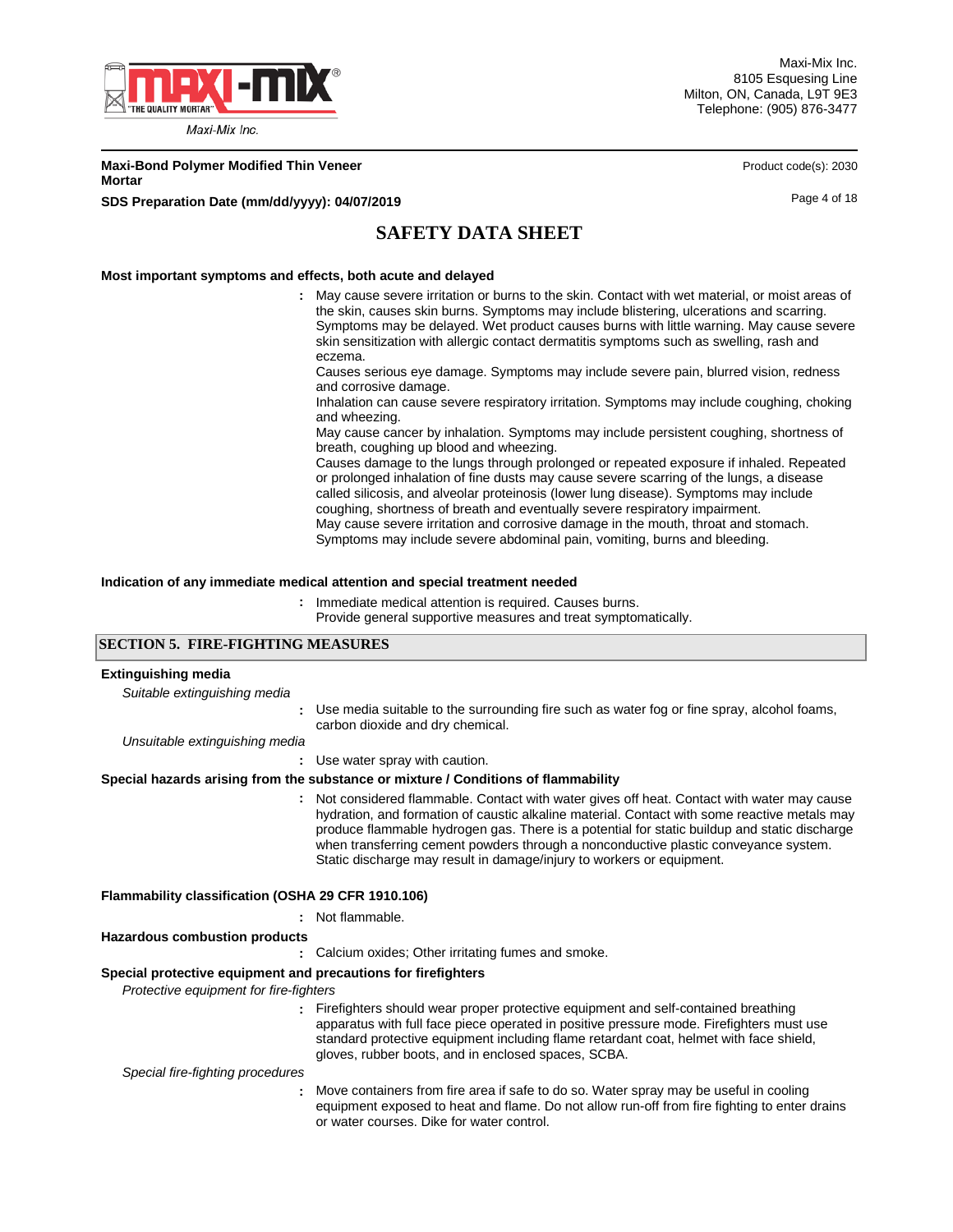

Maxi-Mix Inc. 8105 Esquesing Line Milton, ON, Canada, L9T 9E3 Telephone: (905) 876-3477

**Maxi-Bond Polymer Modified Thin Veneer Product code(s): 2030** Product code(s): 2030 **Mortar**

**SDS Preparation Date (mm/dd/yyyy): 04/07/2019 Page 5 of 18 Page 5 of 18** 

# **SAFETY DATA SHEET**

### **SECTION 6. ACCIDENTAL RELEASE MEASURES**

#### **Personal precautions, protective equipment and emergency procedures**

All persons dealing with the clean-up should wear the appropriate personal protective **:** equipment. Isolate the hazard area. Keep all other personnel upwind and away from the spill/release. Restrict access to area until completion of clean-up. Do not touch or walk through spilled material. Refer to protective measures listed in sections 7 and 8.

**Environmental precautions :** Ensure spilled product does not enter drains, sewers, waterways, or confined spaces.

### **Methods and material for containment and cleaning up**

Ventilate the area. Prevent further leakage or spillage if safe to do so. Eliminate all ignition **:** sources. Using HEPA vacuum, or other dustless methods, gather up spilled material and place in suitable container for later disposal (see section 13). Avoid adding water, material becomes alkaline when wet. Scrape up wet material and place in an appropriate container. Allow the material to dry before disposing. Contact the proper local authorities.

### **Special spill response procedures**

- **:** If a spill/release in excess of the EPA reportable quantity is made into the environment, immediately notify the national response center in the United States (phone: 1-800-424-8802).
	- US CERCLA Reportable quantity (RQ): None reportable.

In Canada: Contact appropriate local and provincial environmental authorities for assistance and/or reporting requirements.

### **SECTION 7. HANDLING AND STORAGE**

#### **Precautions for safe handling**

|                                    | Obtain special instructions before use. Do not handle until all safety precautions have been<br>read and understood. Training the workers on the potential health hazards associated with<br>product vapor, dust or fume is important. Secondary inhalation exposures could occur when<br>cleaning equipment, or when removing or laundering the clothing.<br>Persons with recurrent skin eczema or sensitization problems should be excluded from<br>working with this product. Once a person is sensitized, no further exposure to the material<br>that caused the sensitization should be permitted.<br>Use only outdoors or in a well-ventilated area. Wear protective equipment during handling.<br>Wear protective gloves/clothing and eye/face protection. Do not breathe dust or mist. Avoid<br>contact with skin, eyes and clothing. Keep away from extreme heat and direct flame. There<br>is a potential for static buildup and static discharge when transferring cement powders<br>through a nonconductive plastic conveyance system. Static discharge may result in<br>damage/injury to workers or equipment. Use good grounding techniques. Avoid<br>unintentional exposure to water. Use caution when adding water and ensure that users of<br>this product are properly protected. Avoid and control operations which create dust. Keep<br>away from acids and other incompatibles. Keep container tightly closed when not in use.<br>Wash thoroughly after handling. Contaminated work clothing must not be allowed out of the<br>workplace. Cement can buildup or adhere to the walls of a confined space. The cement can<br>release, collapse or fall unexpectedly. To prevent burial or suffocation, do not enter a<br>confined space, such as a silo, bin, bulk truck, or other storage container or vessel that<br>stores or contains cement. |
|------------------------------------|----------------------------------------------------------------------------------------------------------------------------------------------------------------------------------------------------------------------------------------------------------------------------------------------------------------------------------------------------------------------------------------------------------------------------------------------------------------------------------------------------------------------------------------------------------------------------------------------------------------------------------------------------------------------------------------------------------------------------------------------------------------------------------------------------------------------------------------------------------------------------------------------------------------------------------------------------------------------------------------------------------------------------------------------------------------------------------------------------------------------------------------------------------------------------------------------------------------------------------------------------------------------------------------------------------------------------------------------------------------------------------------------------------------------------------------------------------------------------------------------------------------------------------------------------------------------------------------------------------------------------------------------------------------------------------------------------------------------------------------------------------------------------------------------------------------------------------------------------------------------|
| <b>Conditions for safe storage</b> | Store in a cool, dry, well-ventilated area. Store away from incompatible materials. Keep<br>containers dry and tightly closed to avoid moisture absorption and contamination. Store<br>locked up. Storage area should be clearly identified, clear of obstruction and accessible only<br>to trained and authorized personnel. Inspect periodically for damage or leaks.                                                                                                                                                                                                                                                                                                                                                                                                                                                                                                                                                                                                                                                                                                                                                                                                                                                                                                                                                                                                                                                                                                                                                                                                                                                                                                                                                                                                                                                                                              |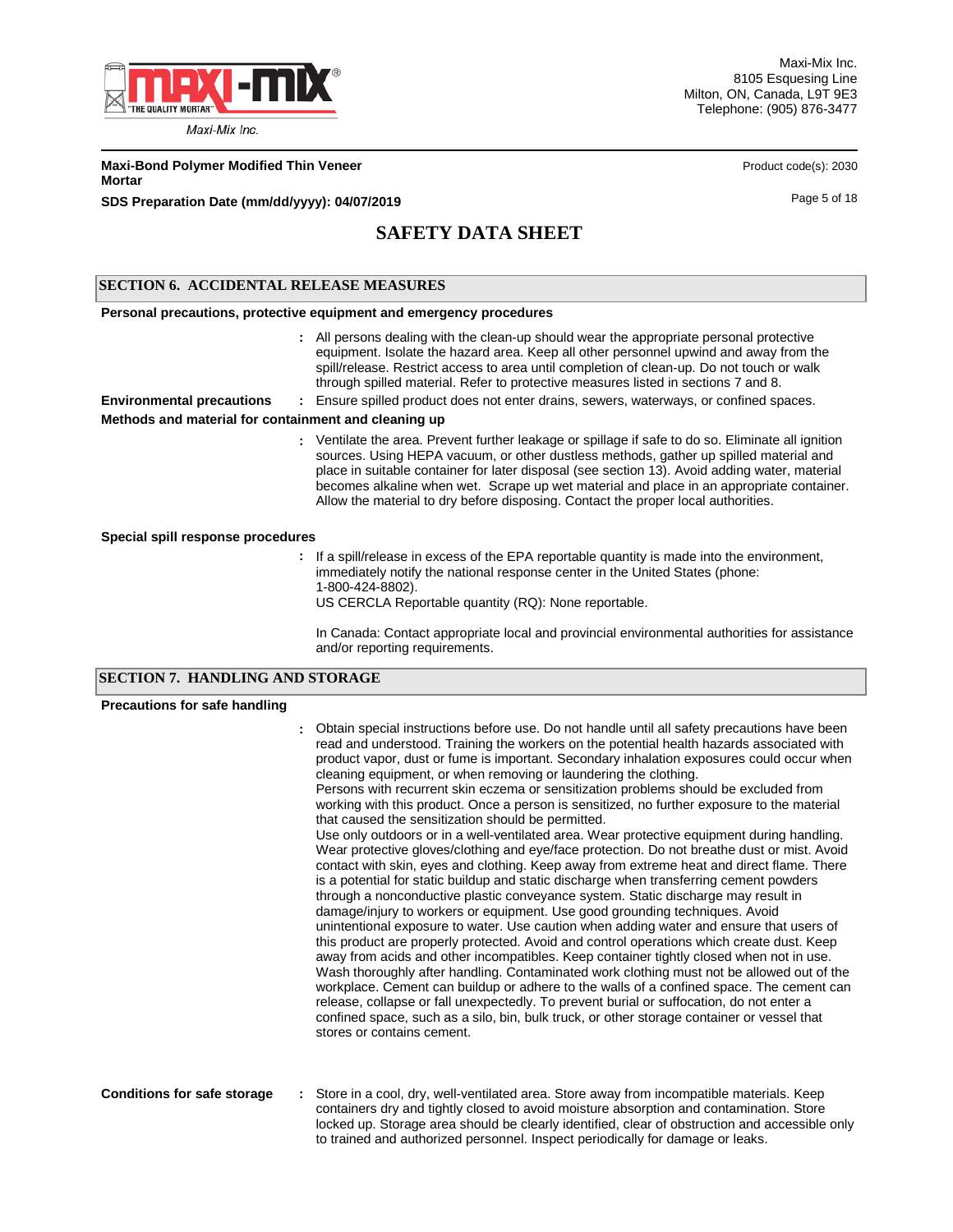

Maxi-Mix Inc. 8105 Esquesing Line Milton, ON, Canada, L9T 9E3 Telephone: (905) 876-3477

**Maxi-Bond Polymer Modified Thin Veneer Product code(s): 2030** Product code(s): 2030 **Mortar SDS Preparation Date (mm/dd/yyyy): 04/07/2019 Page 6 of 18** Page 6 of 18

# **SAFETY DATA SHEET**

**Incompatible materials :** Strong acids; Strong oxidizing agents; Hydrofluoric acid; Ammonium salts; Metals (e.g. tin, aluminum, zinc and alloys containing these metals). Avoid unintentional exposure to water.

### **SECTION 8. EXPOSURE CONTROLS / PERSONAL PROTECTION**

| <b>Exposure Limits:</b>   |                                                       |                  |                                                                          |                  |
|---------------------------|-------------------------------------------------------|------------------|--------------------------------------------------------------------------|------------------|
| <b>Chemical Name</b>      | <b>ACGIH TLV</b>                                      |                  | <b>OSHA PEL</b>                                                          |                  |
|                           | <b>TWA</b>                                            | <b>STEL</b>      | <u>PEL</u>                                                               | <b>STEL</b>      |
| <b>Portland cement</b>    | 1 mg/m <sup>3</sup> (respirable)                      | N/A <sub>v</sub> | 15 mg/m <sup>3</sup> (total<br>dust); $5 \text{ mg/m}^3$<br>(respirable) | N/A <sub>v</sub> |
| <b>Crystalline silica</b> | $0.025$ mg/m <sup>3</sup><br>(respirable)             | N/A <sub>v</sub> | $0.1$ mg/m <sup>3</sup><br>(respirable) (final<br>rule limit)            | N/A <sub>v</sub> |
| Calcium hydroxide         | $5 \text{ mg/m}^3$                                    | N/A <sub>v</sub> | 15 mg/m <sup>3</sup> (total<br>dust); $5 \text{ mg/m}^3$<br>(respirable) | N/A <sub>v</sub> |
| Calcium oxide             | $2 \text{ mg/m}^3$                                    | N/A <sub>v</sub> | $5 \text{ mg/m}^3$                                                       | N/A <sub>v</sub> |
| Mica                      | 3 mg/m <sup>3</sup> (respirable)                      | N/A <sub>v</sub> | 20 mppcf                                                                 | N/A <sub>v</sub> |
| <b>Black Iron Oxide</b>   | 5 mg/m <sup>3</sup> (respirable)<br>(as 'Iron oxide') | N/A <sub>v</sub> | 10 mg/m $3$ (iron<br>oxide fume)                                         | N/A <sub>v</sub> |
| <b>Carbon black</b>       | 3.0 mg/m <sup>3</sup> (inhalable)                     | N/A <sub>v</sub> | $3.5$ mg/m <sup>3</sup>                                                  | N/A <sub>v</sub> |
| Yellow iron oxide         | 5 mg/m <sup>3</sup> (respirable)<br>(as 'Iron oxide') | N/A <sub>v</sub> | 10 mg/m $3$ (iron<br>oxide fume)                                         | N/A <sub>v</sub> |
| Iron oxide                | 5 mg/m <sup>3</sup> (respirable)                      | N/A <sub>v</sub> | 10 mg/m $3$ (fume)                                                       | N/A <sub>v</sub> |
| titanium dioxide          | $10 \text{ mg/m}^3$                                   | N/A <sub>v</sub> | 15 mg/m <sup>3</sup> (total<br>dust)                                     | N/A <sub>v</sub> |

### **Exposure controls**

**Ventilation and engineering measures**

.

|                               | : Use only outdoors or in a well-ventilated area. Apply technical measures to comply with the<br>occupational exposure limits. Where reasonably practicable this should be achieved by the<br>use of local exhaust ventilation and good general extraction. Good general ventilation<br>(typically 10 air changes per hour) should be used. In case of insufficient ventilation wear<br>suitable respiratory equipment. |
|-------------------------------|-------------------------------------------------------------------------------------------------------------------------------------------------------------------------------------------------------------------------------------------------------------------------------------------------------------------------------------------------------------------------------------------------------------------------|
| <b>Respiratory protection</b> | : Respiratory protection must be worn wherever inhalation of particulates if possible. Where<br>occupational exposure limits are exceeded, wear a suitable, NIOSH-approved particulate<br>respirators (N95 or better). Respirators should be selected based on the form and<br>concentration of contaminants in air, and in accordance with OSHA (29 CFR 1910.134) or<br>CSA Z94.4-02.                                  |
| <b>Skin protection</b>        | : Wear protective gloves/clothing. The suitability for a specific workplace should be discussed<br>with the producers of the protective gloves. Wear resistant clothing and boots.                                                                                                                                                                                                                                      |
| Eye / face protection         | : Wear chemical splash goggles to prevent dusts from entering the eyes. A full face shield<br>may also be necessary.                                                                                                                                                                                                                                                                                                    |
| Other protective equipment    | : An eyewash station and safety shower should be made available in the immediate working<br>area. Other equipment may be required depending on workplace standards.                                                                                                                                                                                                                                                     |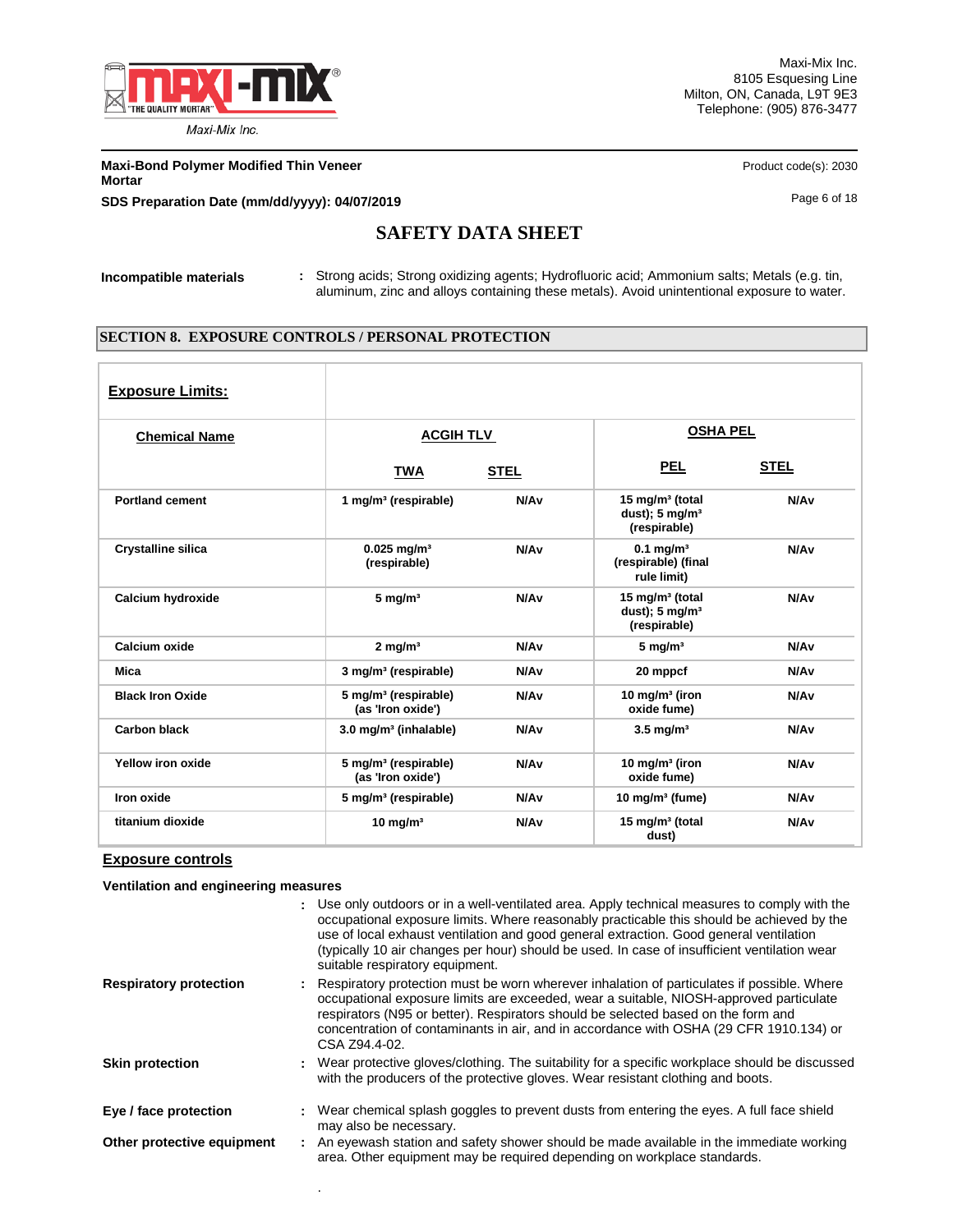

Maxi-Mix Inc. 8105 Esquesing Line Milton, ON, Canada, L9T 9E3 Telephone: (905) 876-3477

**Maxi-Bond Polymer Modified Thin Veneer Product code(s): 2030** Product code(s): 2030 **Mortar**

**SDS Preparation Date (mm/dd/yyyy): 04/07/2019 Page 7 of 18** Page 7 of 18

# **SAFETY DATA SHEET**

#### **General hygiene considerations**

**:** Do not breathe dust or mist. Avoid contact with skin, eyes and clothing. Do not eat, drink or smoke when using this product. Upon completion of work, wash hands before eating, drinking, smoking or use of toilet facilities. Remove soiled clothing and wash it thoroughly before reuse. Contaminated work clothing must not be allowed out of the workplace. Handle in accordance with good industrial hygiene and safety practice.

### **SECTION 9. PHYSICAL AND CHEMICAL PROPERTIES**

| Appearance                                 | Powder; Various colors.                                                                                  |  |
|--------------------------------------------|----------------------------------------------------------------------------------------------------------|--|
| Odor                                       | No odor.                                                                                                 |  |
| <b>Odor threshold</b>                      | N/Av                                                                                                     |  |
| рH                                         | $12 - 13$                                                                                                |  |
| <b>Melting/Freezing point</b>              | N/Av                                                                                                     |  |
| Initial boiling point and boiling range    |                                                                                                          |  |
|                                            | N/Ap                                                                                                     |  |
| <b>Flash point</b>                         | N/Ap                                                                                                     |  |
| <b>Flashpoint (Method)</b>                 | N/Ap                                                                                                     |  |
| Evaporation rate (BuAe = 1)                | N/Ap                                                                                                     |  |
| Flammability (solid, gas)                  | Not flammable.<br>÷.                                                                                     |  |
| Lower flammable limit (% by vol.)          |                                                                                                          |  |
|                                            | N/Ap                                                                                                     |  |
| Upper flammable limit (% by vol.)          |                                                                                                          |  |
|                                            | N/Ap                                                                                                     |  |
| <b>Oxidizing properties</b>                | None known.                                                                                              |  |
| <b>Explosive properties</b>                | Not explosive                                                                                            |  |
| Vapor pressure                             | N/Ap                                                                                                     |  |
| Vapor density                              | : $N/Ap$                                                                                                 |  |
| <b>Relative density / Specific gravity</b> |                                                                                                          |  |
|                                            | $: 2.5 - 3.15$ (water = 1)                                                                               |  |
| Solubility in water                        | Slightly soluble. Contact with water may cause hydration, and formation of caustic alkaline<br>material. |  |
| Other solubility(ies)                      | : Not available.                                                                                         |  |
|                                            | Partition coefficient: n-octanol/water or Coefficient of water/oil distribution                          |  |
|                                            | : N/Av                                                                                                   |  |
| <b>Auto-ignition temperature</b>           | N/Av                                                                                                     |  |
| <b>Decomposition temperature</b>           | N/Av<br>÷.                                                                                               |  |
| <b>Viscosity</b>                           | N/Ap                                                                                                     |  |
| Volatiles (% by weight)                    | : $N/Ap$                                                                                                 |  |
| Volatile organic Compounds (VOC's)         |                                                                                                          |  |
|                                            | : $N/Ap$                                                                                                 |  |
| Absolute pressure of container             |                                                                                                          |  |
|                                            | : $N/Ap$                                                                                                 |  |
| Flame projection length                    | : $N/Ap$                                                                                                 |  |
| Other physical/chemical comments           |                                                                                                          |  |
|                                            | : No additional information.                                                                             |  |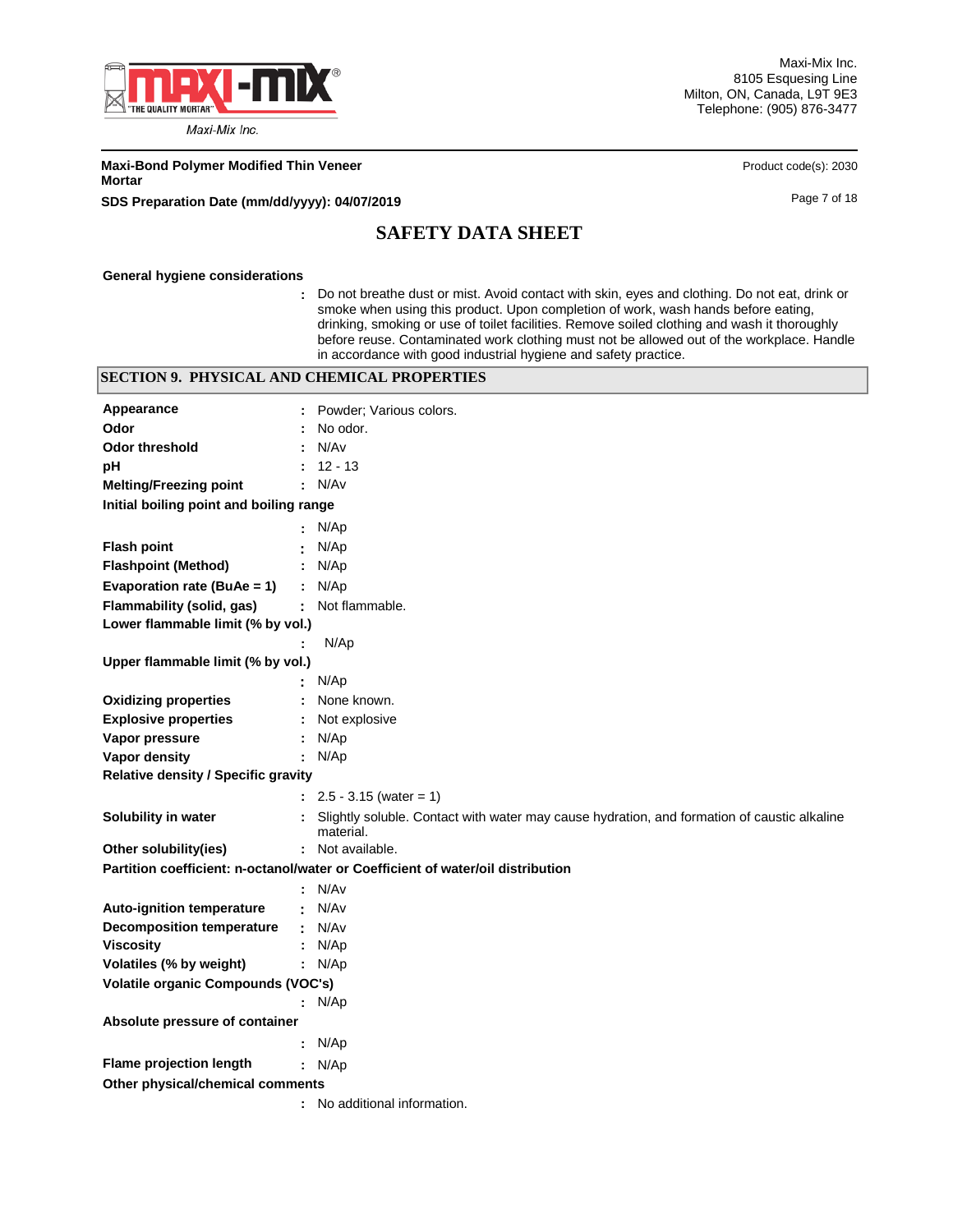

Maxi-Mix Inc. 8105 Esquesing Line Milton, ON, Canada, L9T 9E3 Telephone: (905) 876-3477

**Maxi-Bond Polymer Modified Thin Veneer Product code(s): 2030** Product code(s): 2030 **Mortar**

**SDS Preparation Date (mm/dd/yyyy): 04/07/2019 Page 8 of 18** 

# **SAFETY DATA SHEET**

| <b>SECTION 10. STABILITY AND REACTIVITY</b> |                                                                                                                                                                                                                                                                                                                                                                                                                                                                                                                                                                                                           |
|---------------------------------------------|-----------------------------------------------------------------------------------------------------------------------------------------------------------------------------------------------------------------------------------------------------------------------------------------------------------------------------------------------------------------------------------------------------------------------------------------------------------------------------------------------------------------------------------------------------------------------------------------------------------|
| <b>Reactivity</b>                           | : Contact with water gives off heat. Contact with water may cause hydration, and formation of<br>caustic alkaline material. Reacts with water to form silicates and calcium hydroxide. Silicates<br>react with powerful oxidizers such as fluorine, boron trifluoride, chlorine trifluoride,<br>manganese trifluoride, and oxygen difluoride. Dissolves in hydrofluoric acid, producing<br>corrosive silicon tetrafluoride gas. Aqueous solutions may react with some metals (e.g.<br>Aluminum, zinc, tin and their alloys) to release flammable hydrogen gas. When in solution,<br>may corrode aluminum. |
| <b>Chemical stability</b>                   | : Stable under normal conditions. Absorbs moisture from the air. Hardens over time in moist<br>conditions.                                                                                                                                                                                                                                                                                                                                                                                                                                                                                                |
| Possibility of hazardous reactions          |                                                                                                                                                                                                                                                                                                                                                                                                                                                                                                                                                                                                           |
|                                             | Hazardous polymerization does not occur. No dangerous reaction known under conditions<br>of normal use.                                                                                                                                                                                                                                                                                                                                                                                                                                                                                                   |
| <b>Conditions to avoid</b>                  | : Ensure adequate ventilation, especially in confined areas. Avoid contact with incompatible<br>materials. Avoid heat and open flame.                                                                                                                                                                                                                                                                                                                                                                                                                                                                     |
| Incompatible materials                      | : Strong acids; Strong oxidizing agents; Hydrofluoric acid; Ammonium salts; Metals (e.g. tin,<br>aluminum, zinc and alloys containing these metals). Avoid unintentional exposure to water.                                                                                                                                                                                                                                                                                                                                                                                                               |

**Hazardous decomposition products**

None known, refer to hazardous combustion products in Section 5. **:**

### **SECTION 11. TOXICOLOGICAL INFORMATION**

### **Information on likely routes of exposure:**

| Routes of entry inhalation | : YES |
|----------------------------|-------|
| Routes of entry skin & eye | : YFS |
| Routes of entry Ingestion  | : YFS |

**Routes of exposure skin absorption**

### **Potential Health Effects:**

### **Signs and symptoms of short-term (acute) exposure**

**:** NO

*Sign and symptoms Inhalation*

|                                         | $\bullet$ | Inhalation can cause severe respiratory irritation. Symptoms may include coughing, choking<br>and wheezing.                                                                                                                                                           |
|-----------------------------------------|-----------|-----------------------------------------------------------------------------------------------------------------------------------------------------------------------------------------------------------------------------------------------------------------------|
| Sign and symptoms ingestion             |           |                                                                                                                                                                                                                                                                       |
|                                         |           | : May cause severe irritation and corrosive damage in the mouth, throat and stomach.<br>Symptoms may include severe abdominal pain, vomiting, burns and bleeding.                                                                                                     |
| Sign and symptoms skin                  |           | : May cause severe irritation or burns to the skin. Contact with wet material, or moist areas of<br>the skin, causes skin burns. Symptoms may include blistering, ulcerations and scarring.<br>Symptoms may be delayed. Wet product causes burns with little warning. |
| Sign and symptoms eyes                  |           | : Causes serious eye damage. Symptoms may include severe pain, blurred vision, redness<br>and corrosive damage.                                                                                                                                                       |
| <b>Potential Chronic Health Effects</b> |           |                                                                                                                                                                                                                                                                       |
|                                         |           | : Prolonged inhalation may cause adverse lung effects with symptoms including coughing,<br>mucous production and difficulty breathing.                                                                                                                                |
| Mutagenicity                            |           | . No data available to indicate product or any components present at greater than 0.1% are<br>mutagenic or genotoxic.                                                                                                                                                 |
|                                         |           |                                                                                                                                                                                                                                                                       |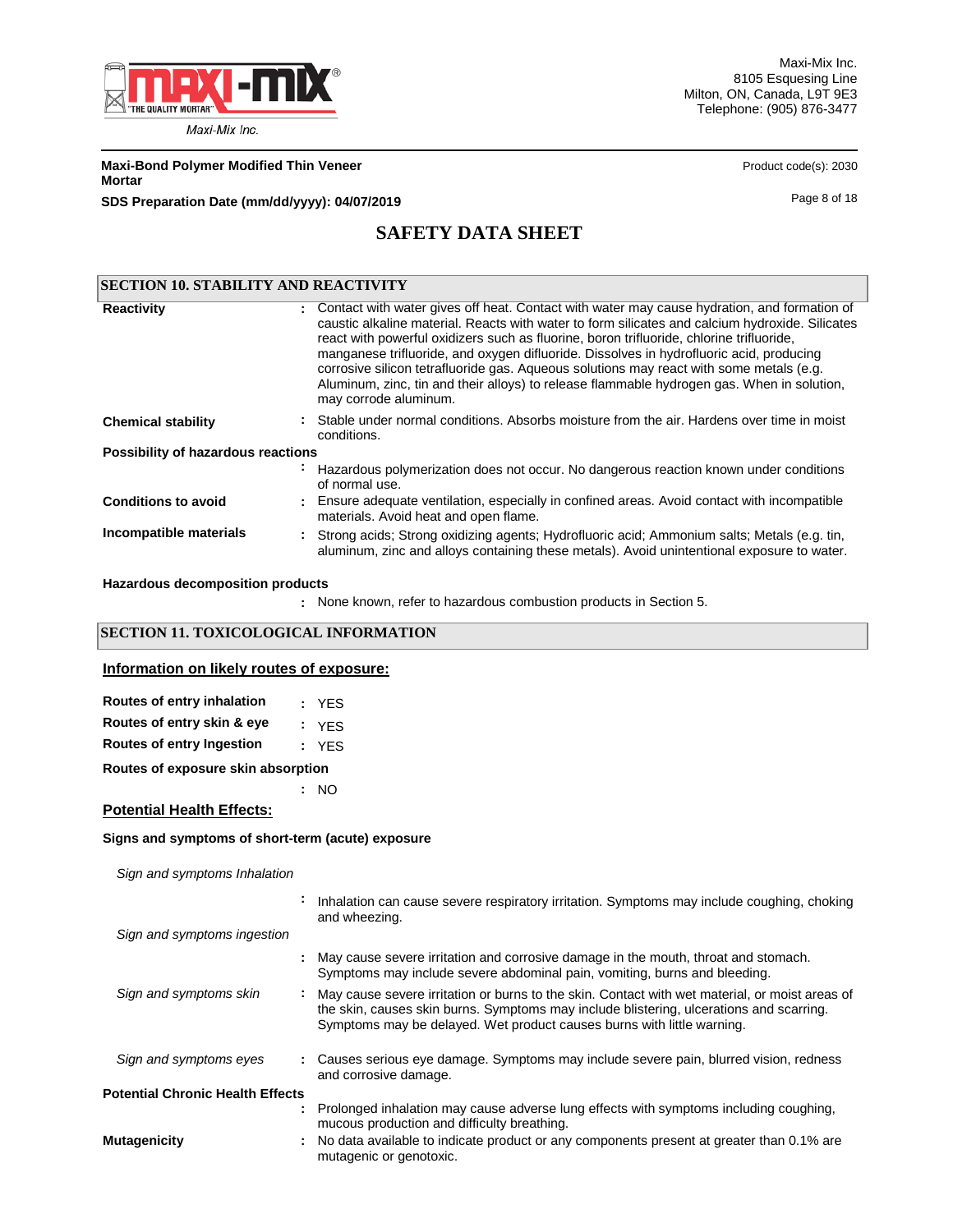

Maxi-Mix Inc. 8105 Esquesing Line Milton, ON, Canada, L9T 9E3 Telephone: (905) 876-3477

Product code(s): 2030

| <b>Maxi-Bond Polymer Modified Thin Veneer</b> |  |
|-----------------------------------------------|--|
| Mortar                                        |  |

**SDS Preparation Date (mm/dd/yyyy): 04/07/2019 Page 9 of 18** Page 9 of 18

# **SAFETY DATA SHEET**

| Carcinogenicity<br><b>Reproductive effects &amp; Teratogenicity</b> |  | This material is classified as hazardous under U.S. OSHA regulations (29CFR 1910.1200)<br>(Hazcom 2012) and Canadian WHMIS regulations (Hazardous Products Regulations)<br>(WHMIS 2015). Hazardous classification:<br>Carcinogenicity - Category 1. May cause cancer. Symptoms may include persistent<br>coughing, shortness of breath, coughing up blood and wheezing.<br>This product contains Crystalline silica - Quartz. Crystalline silica - Quartz is classified as<br>carcinogenic by IARC (Group 1), ACGIH (Group A2), NTP (Group 1) and OSHA (OSHA<br>Select carcinogen).<br>Maxi-Bond, Veneer Mortar Colour # 60 also contains Titanium dioxide. Titanium dioxide is<br>classified as possibly carcinogenic by IARC (Group 2B).<br>Maxi-Bond, Veneer Mortar Colours 80, 85, and 97 also contain Carbon black. Carbon black<br>is classified as carcinogenic by IARC (Group 2B). |  |  |  |  |  |
|---------------------------------------------------------------------|--|--------------------------------------------------------------------------------------------------------------------------------------------------------------------------------------------------------------------------------------------------------------------------------------------------------------------------------------------------------------------------------------------------------------------------------------------------------------------------------------------------------------------------------------------------------------------------------------------------------------------------------------------------------------------------------------------------------------------------------------------------------------------------------------------------------------------------------------------------------------------------------------------|--|--|--|--|--|
|                                                                     |  |                                                                                                                                                                                                                                                                                                                                                                                                                                                                                                                                                                                                                                                                                                                                                                                                                                                                                            |  |  |  |  |  |
|                                                                     |  | : This product is not expected to cause reproductive or developmental effects.                                                                                                                                                                                                                                                                                                                                                                                                                                                                                                                                                                                                                                                                                                                                                                                                             |  |  |  |  |  |
| Sensitization to material                                           |  | This material is classified as hazardous under U.S. OSHA regulations (29CFR 1910.1200)<br>(Hazcom 2012) and Canadian WHMIS regulations (Hazardous Products Regulations)<br>(WHMIS 2015). Classification:<br>Skin sensitization - Category 1. May cause an allergic skin reaction. May cause severe skin<br>sensitization with allergic contact dermatitis symptoms such as swelling, rash and eczema.<br>Allergic contact dermatitis is caused by sensitization to hexavalent chromium (chromate)<br>present in cement. This product contains trace levels of hexavalent chromium (Chromium<br>VI). A reduction of Cr(VI) compounds in this material, by the addition of a soluble Cr VI<br>reducing agent, to less than 2 ppm will reduce the prevalence of allergic eczema.<br>Not expected to be a respiratory sensitizer.                                                              |  |  |  |  |  |
|                                                                     |  |                                                                                                                                                                                                                                                                                                                                                                                                                                                                                                                                                                                                                                                                                                                                                                                                                                                                                            |  |  |  |  |  |
| Specific target organ effects                                       |  | This material is classified as hazardous under U.S. OSHA regulations (29CFR 1910.1200)<br>(Hazcom 2012) and Canadian WHMIS regulations (Hazardous Products Regulations)<br>(WHMIS 2015). Classification:<br>Specific target organ toxicity, single exposure - Category 3. May cause respiratory irritation.<br>Specific target organ toxicity, repeated exposure - Category 1. Causes damage to organs<br>through prolonged or repeated exposure.<br>Contains crystalline silica; prolonged exposure by inhalation of particles can cause serious<br>lung damage, including silicosis. Symptoms may include coughing, shortness of breath and<br>eventually severe respiratory impairment.                                                                                                                                                                                                 |  |  |  |  |  |
| Medical conditions aggravated by overexposure                       |  |                                                                                                                                                                                                                                                                                                                                                                                                                                                                                                                                                                                                                                                                                                                                                                                                                                                                                            |  |  |  |  |  |
|                                                                     |  | : Pre-existing skin, eye and respiratory disorders.                                                                                                                                                                                                                                                                                                                                                                                                                                                                                                                                                                                                                                                                                                                                                                                                                                        |  |  |  |  |  |
| <b>Synergistic materials</b>                                        |  | : No information available.                                                                                                                                                                                                                                                                                                                                                                                                                                                                                                                                                                                                                                                                                                                                                                                                                                                                |  |  |  |  |  |
| <b>Toxicological data</b>                                           |  | : Not classified for acute toxicity based on available data.<br>There is no available data for the product itself, only for the ingredients. See below for<br>individual ingredient acute toxicity data.                                                                                                                                                                                                                                                                                                                                                                                                                                                                                                                                                                                                                                                                                   |  |  |  |  |  |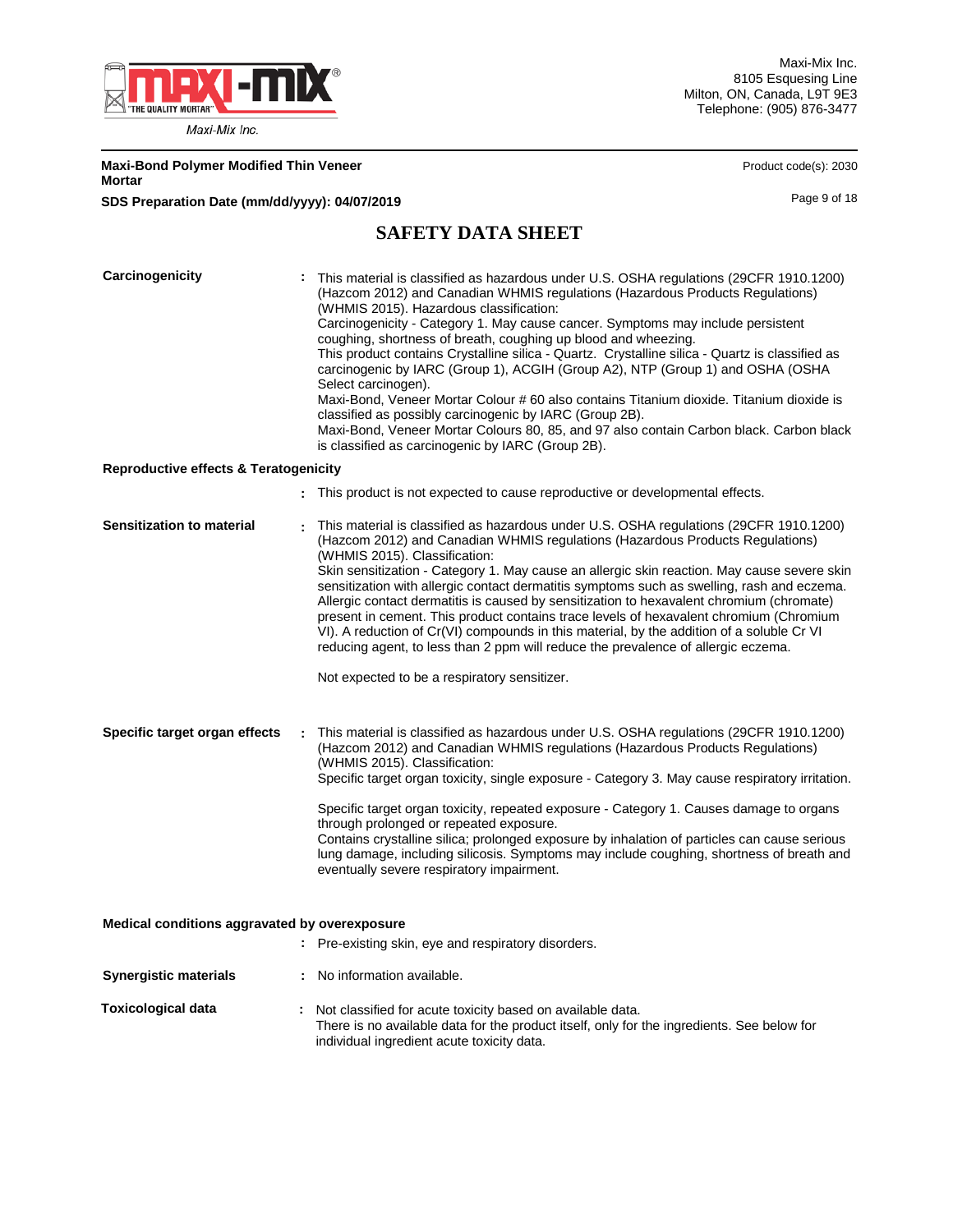

**Maxi-Bond Polymer Modified Thin Veneer Product code(s): 2030** Product code(s): 2030 **Mortar**

**SDS Preparation Date (mm/dd/yyyy): 04/07/2019 Page 10 of 18** Page 10 of 18

# **SAFETY DATA SHEET**

|                         | $LC_{50}$ (4hr)                                                                                                 | $LD_{50}$                                 |                             |  |  |
|-------------------------|-----------------------------------------------------------------------------------------------------------------|-------------------------------------------|-----------------------------|--|--|
| <b>Chemical name</b>    | inh, rat                                                                                                        | (Oral, rat)                               | (Rabbit, dermal)            |  |  |
| Portland cement         | N/Av                                                                                                            | N/A <sub>v</sub>                          | > 2000 mg/kg (No mortality) |  |  |
| Crystalline silica      | N/Av                                                                                                            | N/Av                                      | N/Av                        |  |  |
| Calcium hydroxide       | N/Av                                                                                                            | 7340 mg/kg<br>> 2500 mg/kg (No mortality) |                             |  |  |
| Calcium oxide           | N/Av                                                                                                            | > 2000 mg/kg (No mortality)               | > 2500 mg/kg (No mortality) |  |  |
| Mica                    | N/Av                                                                                                            | $> 15000$ mg/kg                           | N/Av                        |  |  |
|                         | Maxi-Bond, Veneer Mortar Colors # 80, 85, 94, 97, and colors 10 through 70 also contain the following chemical: |                                           |                             |  |  |
| <b>Black Iron Oxide</b> | N/Av                                                                                                            | > 5000 mg/kg (No mortality)               | N/Av                        |  |  |
|                         | Maxi-Bond, Veneer Mortar Colors #80, 85, and 97 also contain the following chemical:                            |                                           |                             |  |  |
| Carbon black            | 6.75 mg/L (dust)                                                                                                | > 10 000 mg/kg                            | > 3000 mg/kg                |  |  |
|                         |                                                                                                                 |                                           |                             |  |  |
|                         | Maxi-Bond, Veneer Mortar Colors #80, 85, and colors 10 through 70 also contain the following chemicals:         |                                           |                             |  |  |
| Yellow iron oxide       | N/Av                                                                                                            | $> 10,000$ mg/kg                          | N/Av                        |  |  |
| Iron oxide              | N/Av                                                                                                            | > 10 000 mg/kg                            | N/Av                        |  |  |
|                         | Maxi-Bond, Veneer Mortar Color #60 also contains the following chemical:                                        |                                           |                             |  |  |

**Other important toxicologica**l **hazards**

### **SECTION 12. ECOLOGICAL INFORMATION**

**Ecotoxicity :**

No data is available on the product itself. The product should not be allowed to enter drains or water courses, or be deposited where it can affect ground or surface waters. An environmental hazard cannot be excluded in the event of unprofessional handling or disposal. Large or frequent spills can have a harmful or damaging effect on the environment. Because of the high pH of this product, it would be expected to produce significant ecotoxicity upon exposure to aquatic organisms and aquatic systems.

See the following tables for individual ingredient ecotoxicity data.

**<sup>:</sup>** None known or reported by the manufacturer.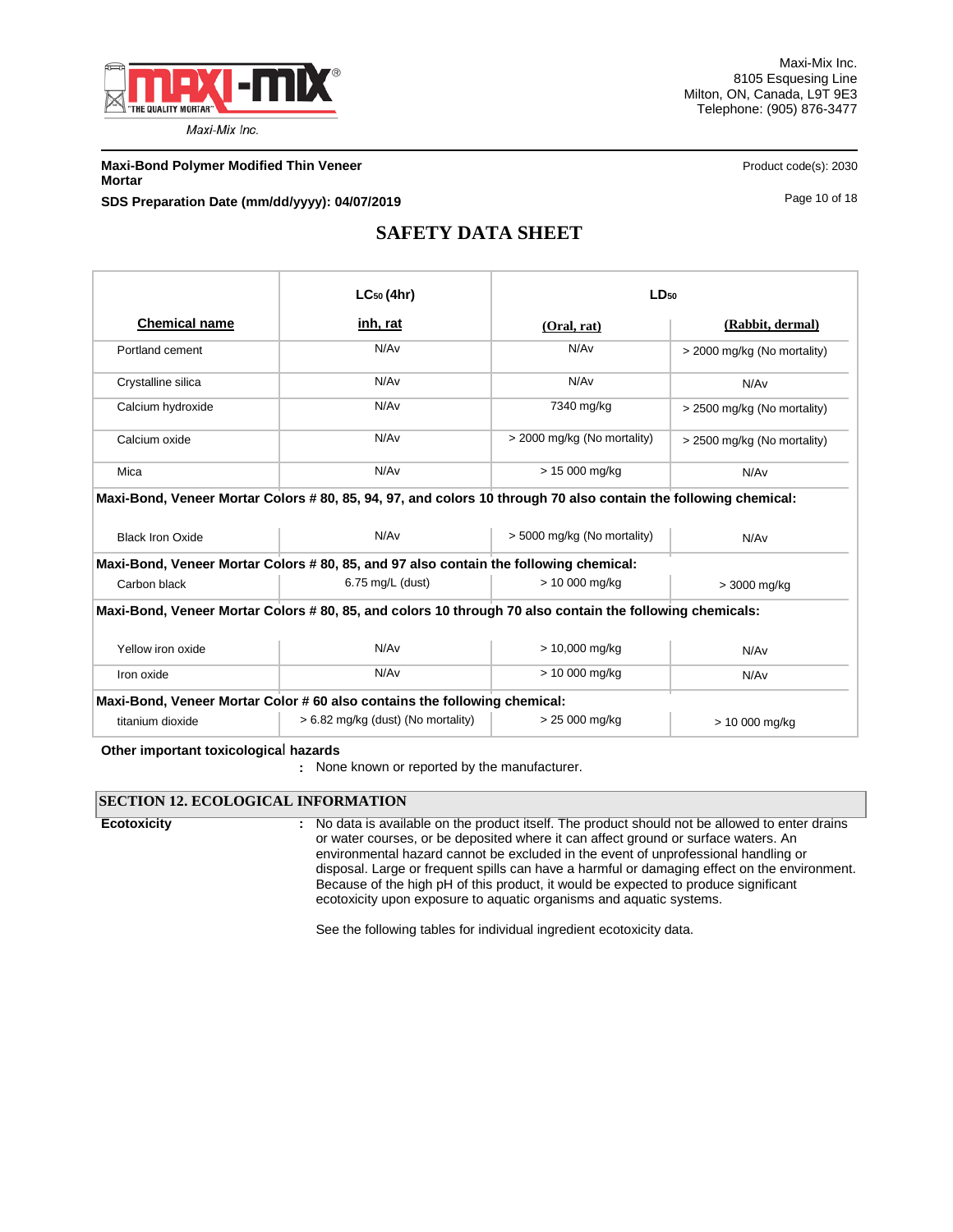

**Maxi-Bond Polymer Modified Thin Veneer Product code(s): 2030** Product code(s): 2030 **Mortar SDS Preparation Date (mm/dd/yyyy): 04/07/2019 Page 11 of 18** Page 11 of 18

# **SAFETY DATA SHEET**

*Ecotoxicity data:*

|                         |               | <b>Toxicity to Fish</b>                                        |                  |                 |  |  |
|-------------------------|---------------|----------------------------------------------------------------|------------------|-----------------|--|--|
| Ingredients             | <b>CAS No</b> | LC50 / 96h                                                     | NOEC / 21 day    | <b>M Factor</b> |  |  |
| Portland cement         | 65997-15-1    | N/Av                                                           | N/Av             | None.           |  |  |
| Crystalline silica      | 14808-60-7    | N/Av                                                           | N/Av             | None.           |  |  |
| Calcium hydroxide       | 1305-62-0     | 50.6 mg/L (Rainbow trout)                                      | N/A <sub>v</sub> | None.           |  |  |
| Calcium oxide           | 1305-78-8     | 50.6 mg/L (Rainbow trout)                                      | N/Av             |                 |  |  |
| Mica                    | 12001-26-2    | N/Av                                                           | N/A <sub>v</sub> | None.           |  |  |
| <b>Black Iron Oxide</b> | 1317-61-9     | N/Av                                                           | N/Av             | None.           |  |  |
| Carbon black            | 1333-86-4     | > 1000 mg/L (Zebra fish)                                       | N/Av             | None.           |  |  |
| Yellow iron oxide       | 51274-00-1    | N/Av                                                           | N/A <sub>v</sub> | None.           |  |  |
| Iron oxide              | 1309-37-1     | N/A <sub>v</sub><br>$> 50000$ , < 100 000 mg/L<br>(Zebra fish) |                  | None.           |  |  |
| titanium dioxide        | 13463-67-7    | > 100 mg/L (Japanese<br>ricefish)                              | N/Av             | None.           |  |  |

| Ingredients             | <b>CAS No</b> |                                       | <b>Toxicity to Daphnia</b> |                 |  |  |
|-------------------------|---------------|---------------------------------------|----------------------------|-----------------|--|--|
|                         |               | EC50 / 48h                            | NOEC / 21 day              | <b>M</b> Factor |  |  |
| Portland cement         | 65997-15-1    | N/Av                                  | N/Av                       | None.           |  |  |
| Crystalline silica      | 14808-60-7    | N/Av                                  | N/Av                       | None.           |  |  |
| Calcium hydroxide       | 1305-62-0     | 49.1 mg/L (Daphnia<br>magna)          | N/Av                       | None.           |  |  |
| Calcium oxide           | 1305-78-8     | 49.1 mg/L (Daphnia<br>magna)          | N/Av                       | None.           |  |  |
| Mica                    | 12001-26-2    | N/Av                                  | N/Av                       | None.           |  |  |
| <b>Black Iron Oxide</b> | 1317-61-9     | N/Av                                  | N/Av                       | None.           |  |  |
| Carbon black            | 1333-86-4     | > 5600 mg/L/24hr (Daphnia<br>magna)   | N/Av                       | None.           |  |  |
| Yellow iron oxide       | 51274-00-1    | > 100 mg/L (Daphnia<br>magna)         | N/Av                       |                 |  |  |
| Iron oxide              | 1309-37-1     | > 100 mg/L (Daphnia<br>N/Av<br>magna) |                            | None.           |  |  |
| titanium dioxide        | 13463-67-7    | > 100 mg/L (Daphnia<br>magna)         | N/Av                       | None.           |  |  |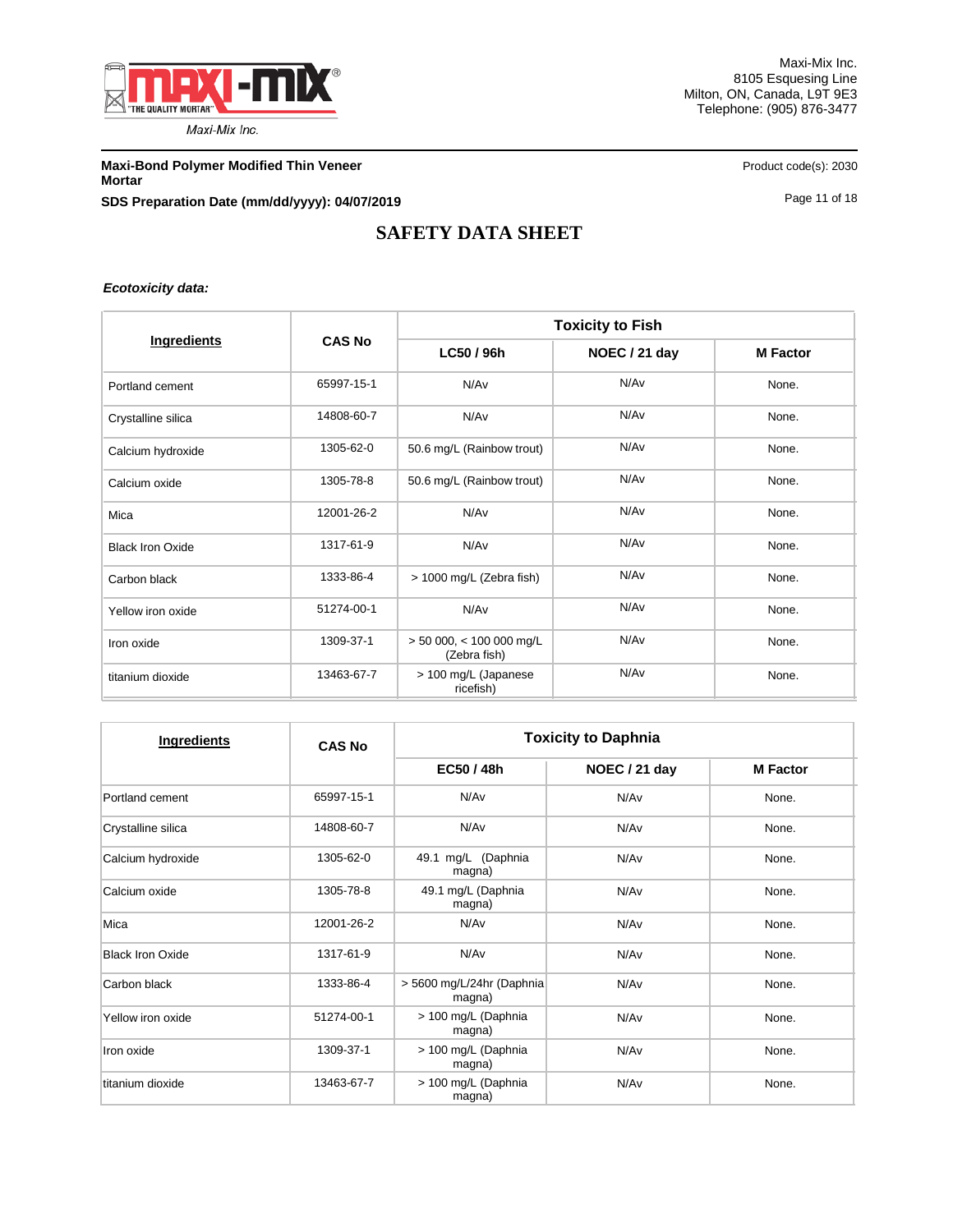

Maxi-Mix Inc. 8105 Esquesing Line Milton, ON, Canada, L9T 9E3 Telephone: (905) 876-3477

**Maxi-Bond Polymer Modified Thin Veneer Product code(s): 2030** Product code(s): 2030

**Mortar**

**SDS Preparation Date (mm/dd/yyyy): 04/07/2019 Page 12 of 18** Page 12 of 18

# **SAFETY DATA SHEET**

| Ingredients             | <b>CAS No</b> |                                     | <b>Toxicity to Algae</b> |                 |
|-------------------------|---------------|-------------------------------------|--------------------------|-----------------|
|                         |               | EC50 / 96h or 72h                   | NOEC / 96h or 72h        | <b>M</b> Factor |
| Portland cement         | 65997-15-1    | N/Av                                | N/A <sub>v</sub>         | None.           |
| Crystalline silica      | 14808-60-7    | N/Av                                | N/Av                     | None.           |
| Calcium hydroxide       | 1305-62-0     | 184.57 mg/L/72hr (Green<br>algae)   | 48 mg/L/72hr             | None.           |
| Calcium oxide           | 1305-78-8     | 184.57 mg/L/72hr (Green<br>algae)   | 48 mg/L/72hr             |                 |
| Mica                    | 12001-26-2    | N/Av                                | N/Av                     | None.           |
| <b>Black Iron Oxide</b> | 1317-61-9     | N/Av                                | N/Av                     | None.           |
| Carbon black            | 1333-86-4     | > 10 000 mg/L/72hr (Green<br>algae) | N/A <sub>v</sub>         | None.           |
| Yellow iron oxide       | 51274-00-1    | N/Av                                | N/Av                     | None.           |
| Iron oxide              | 1309-37-1     | N/Av                                | N/Av                     | None.           |
| titanium dioxide        | 13463-67-7    | > 100 mg/L/72hr (Green<br>algae)    | N/Av                     | None.           |

**Persistence and degradability**

Not expected to be rapidly biodegradable. **:**

**Bioaccumulation potential :** No data is available on the product itself. See the following data for ingredient information.

| <b>Components</b>                          | Partition coefficient n-octanol/water (log Kow)                                                                                                                                              | <b>Bioconcentration factor (BCF)</b> |  |  |  |  |  |
|--------------------------------------------|----------------------------------------------------------------------------------------------------------------------------------------------------------------------------------------------|--------------------------------------|--|--|--|--|--|
| Calcium oxide (CAS 1305-78-8)              | - 0.57                                                                                                                                                                                       | N/Av                                 |  |  |  |  |  |
| <b>Mobility in soil</b>                    | : No data is available on the product itself.                                                                                                                                                |                                      |  |  |  |  |  |
| <b>Other Adverse Environmental effects</b> |                                                                                                                                                                                              |                                      |  |  |  |  |  |
|                                            | : No other adverse environmental effects (e.g. ozone depletion, photochemical ozone creation<br>potential, endocrine disruption, global warming potential) are expected from this component. |                                      |  |  |  |  |  |

### **SECTION 13. DISPOSAL CONSIDERATIONS**

| <b>Handling for Disposal</b> |               | : Handle in accordance with good industrial hygiene and safety practice. Refer to protective<br>measures listed in sections 7 and 8. This material and its container must be disposed of in a<br>safe way.<br>Empty containers retain residue and can be dangerous. Since emptied containers may<br>retain product residue, follow label warnings even after container is emptied.               |
|------------------------------|---------------|--------------------------------------------------------------------------------------------------------------------------------------------------------------------------------------------------------------------------------------------------------------------------------------------------------------------------------------------------------------------------------------------------|
| <b>Methods of Disposal</b>   | $\mathcal{L}$ | Dispose in accordance with all applicable federal, state, provincial and local regulations.                                                                                                                                                                                                                                                                                                      |
| <b>RCRA</b>                  |               | t If this product, as supplied, becomes a waste in the United States, it may meet the criteria of<br>a hazardous waste as defined under RCRA. Title 40 CFR 261. It is the responsibility of the<br>waste generator to determine the proper waste identification and disposal method. For<br>disposal of unused or waste material, check with local, state and federal environmental<br>agencies. |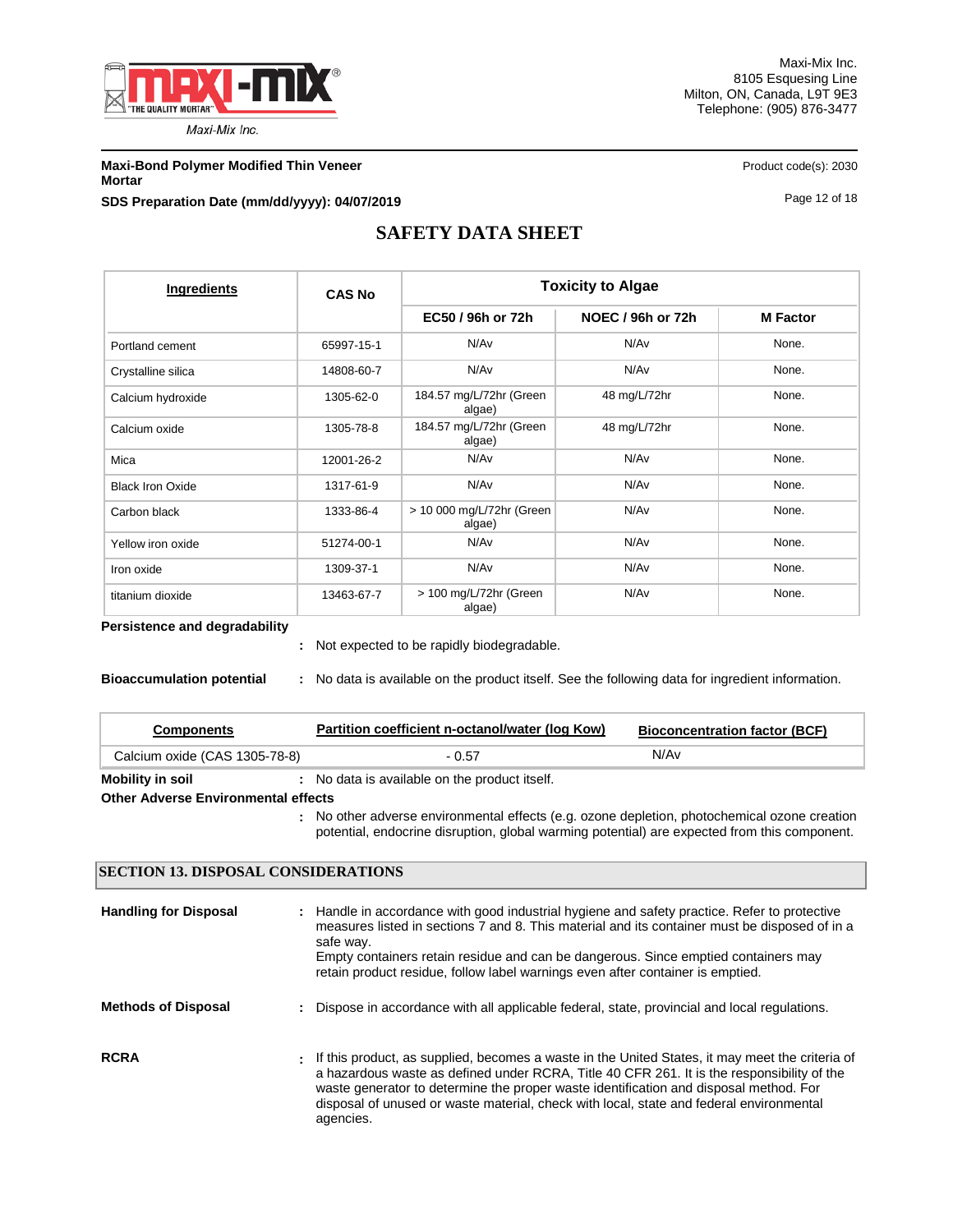

Maxi-Mix Inc. 8105 Esquesing Line Milton, ON, Canada, L9T 9E3 Telephone: (905) 876-3477

**Maxi-Bond Polymer Modified Thin Veneer Product code(s): 2030** Product code(s): 2030 **Mortar**

**SDS Preparation Date (mm/dd/yyyy): 04/07/2019 Page 13 of 18** Page 13 of 18

# **SAFETY DATA SHEET**

### **SECTION 14. TRANSPORT INFORMATION**

| <b>Regulatory</b><br><b>Information</b>              | <b>UN Number</b>             | UN proper shipping name                                                                                                                            | <b>Transport</b><br>hazard<br>class(es) | <b>Packing</b><br>Group | Label |
|------------------------------------------------------|------------------------------|----------------------------------------------------------------------------------------------------------------------------------------------------|-----------------------------------------|-------------------------|-------|
| <b>IMDG</b>                                          | None.                        | Not regulated.                                                                                                                                     | Not regulated                           | None                    |       |
| <b>IMDG</b><br><b>Additional</b><br>information      | None.                        |                                                                                                                                                    |                                         |                         |       |
| <b>TDG</b>                                           | None.                        | Not regulated.                                                                                                                                     | Not regulated                           | None                    |       |
| <b>TDG</b><br><b>Additional</b><br>information       | None.                        |                                                                                                                                                    |                                         |                         |       |
| 49CFR/DOT                                            | None.                        | Not regulated.                                                                                                                                     | Not regulated                           | None                    |       |
| 49CFR/DOT<br><b>Additional</b><br>information        | None.                        |                                                                                                                                                    |                                         |                         |       |
| <b>ICAO/IATA</b>                                     | None.                        | Not regulated.                                                                                                                                     | Not regulated                           | None                    |       |
| <b>ICAO/IATA</b><br><b>Additional</b><br>information | None.                        |                                                                                                                                                    |                                         |                         |       |
|                                                      | Special precautions for user | Appropriate advice on safety must accompany the package. Keep containers dry and tightly<br>closed to avoid moisture absorption and contamination. |                                         |                         |       |
| <b>Environmental hazards</b>                         |                              | This product does not meet the criteria for an environmentally hazardous mixture, according<br>τ.                                                  |                                         |                         |       |

to the IMDG Code. See Section 12 for more environmental information.

**Transport in bulk according to Annex II of MARPOL 73/78 and the IBC Code**

**:** No information available.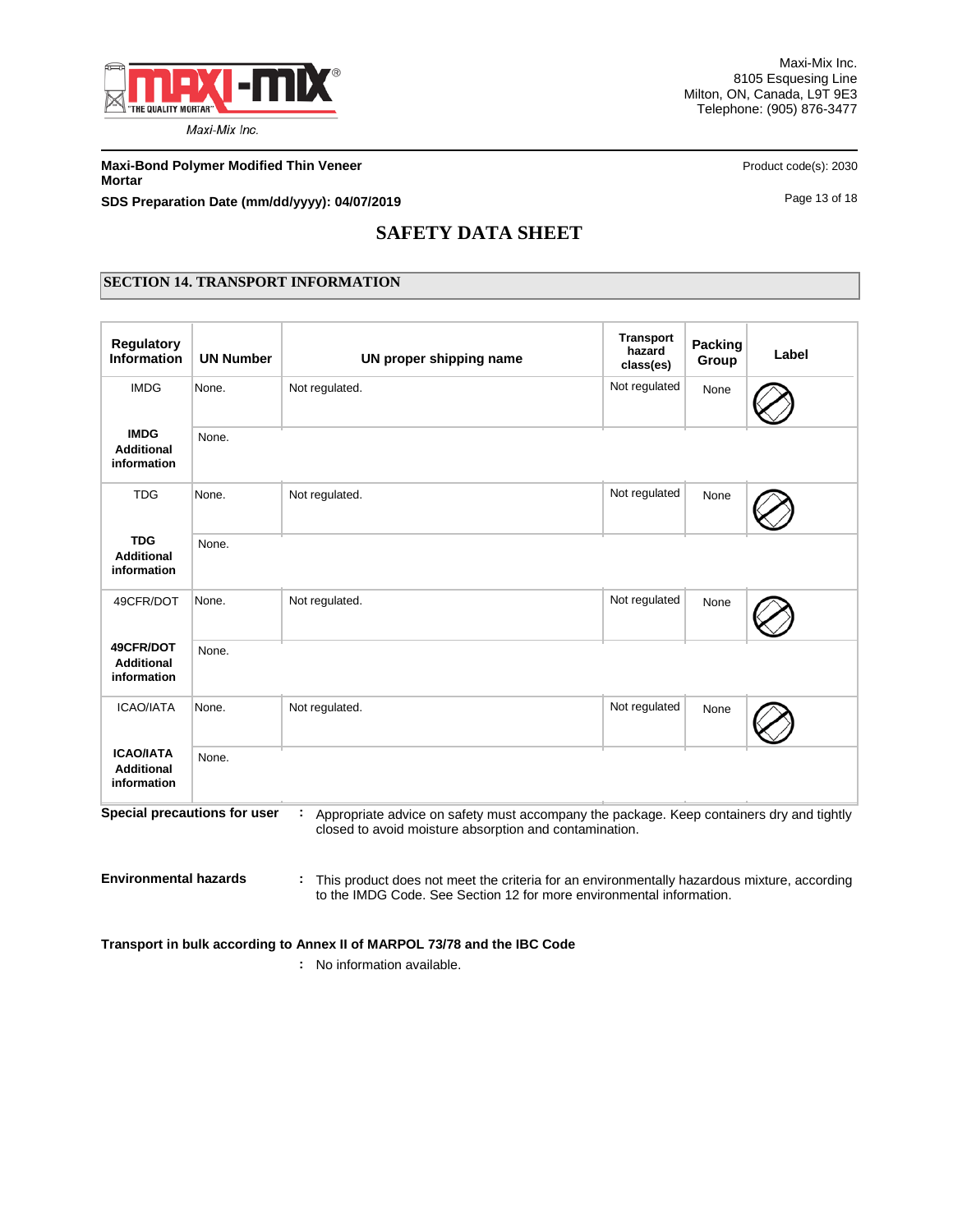

Maxi-Mix Inc. 8105 Esquesing Line Milton, ON, Canada, L9T 9E3 Telephone: (905) 876-3477

**Maxi-Bond Polymer Modified Thin Veneer Product code(s): 2030** Product code(s): 2030 **Mortar**

**SDS Preparation Date (mm/dd/yyyy): 04/07/2019 Page 14 of 18** Page 14 of 18

# **SAFETY DATA SHEET**

### **SECTION 15 - REGULATORY INFORMATION**

### **US Federal Information:**

Components listed below are present on the following U.S. Federal chemical lists:

| Ingredients             |            | <b>TSCA</b> | <b>CERCLA</b><br>Reportable       | <b>SARA TITLE III:</b><br>Sec. 302, Extremely<br><b>Hazardous</b> | SARA TITLE III: Sec. 313, 40 CFR 372,<br><b>Specific Toxic Chemical</b> |                             |  |
|-------------------------|------------|-------------|-----------------------------------|-------------------------------------------------------------------|-------------------------------------------------------------------------|-----------------------------|--|
|                         | CAS#       | Inventory   | Quantity(RQ) (40<br>CFR 117.302): | Substance, 40 CFR<br>355.                                         | <b>Toxic Chemical</b>                                                   | de minimus<br>Concentration |  |
| Portland cement         | 65997-15-1 | <b>Yes</b>  | None.                             | None.                                                             | <b>No</b>                                                               | N/Ap                        |  |
| Crystalline silica      | 14808-60-7 | Yes         | None.                             | None.                                                             | <b>No</b>                                                               | N/Ap                        |  |
| Calcium hydroxide       | 1305-62-0  | Yes         | None.                             | None.                                                             | <b>No</b>                                                               | N/Ap                        |  |
| Calcium oxide           | 1305-78-8  | Yes         | None.                             | None.                                                             |                                                                         | N/Ap                        |  |
| Mica                    | 12001-26-2 | Yes         | None.                             | None.                                                             | <b>No</b>                                                               | N/Ap                        |  |
| <b>Black Iron Oxide</b> | 1317-61-9  | Yes         | None.                             | None.                                                             | <b>No</b>                                                               | N/Ap                        |  |
| Carbon black            | 1333-86-4  | Yes         | None.                             | None.                                                             | <b>No</b>                                                               | N/Ap                        |  |
| Yellow iron oxide       | 51274-00-1 | Yes         | None.                             | None.                                                             | No                                                                      | N/Ap                        |  |
| Iron oxide              | 1309-37-1  | Yes         | None.                             | None.                                                             | <b>No</b>                                                               | N/Ap                        |  |
| titanium dioxide        | 13463-67-7 | Yes         | None.                             | None.                                                             | <b>No</b>                                                               | N/Ap                        |  |

SARA TITLE III: Sec. 311 and 312, SDS Requirements, 40 CFR 370 Hazard Classes:

 Health hazards (Skin corrosion; Eye Damage; Skin sensitization; Carcinogenicity; Specific target organ toxicity, single exposure; Specific target organ toxicity, repeated exposure

Under SARA Sections 311 and 312, the EPA has established threshold quantities for the reporting of hazardous chemicals. The current thresholds are 500 pounds or the threshold planning quantity (TPQ), whichever is lower, for extremely hazardous substances and 10,000 pounds for all other hazardous chemicals.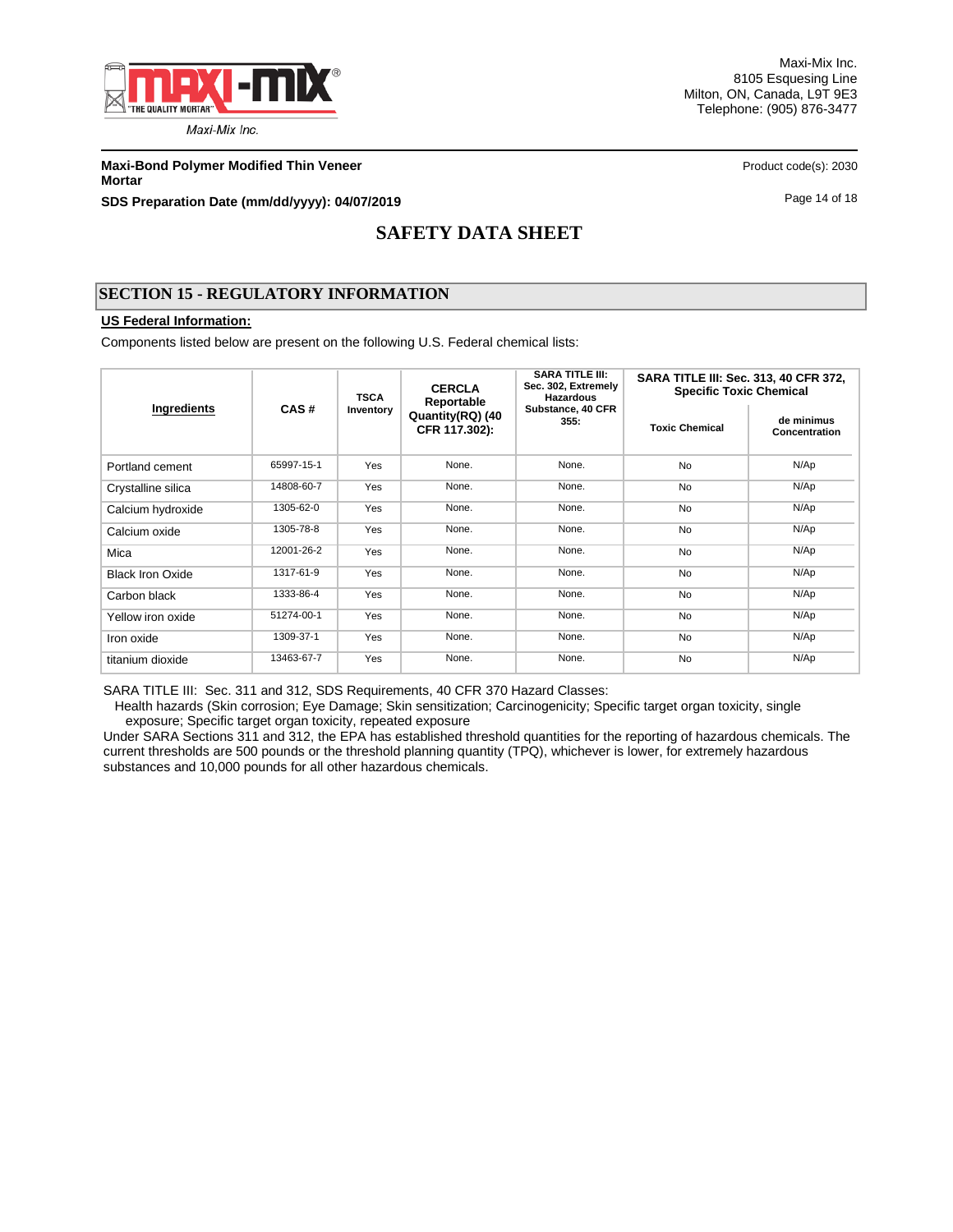

Maxi-Mix Inc. 8105 Esquesing Line Milton, ON, Canada, L9T 9E3 Telephone: (905) 876-3477

**Maxi-Bond Polymer Modified Thin Veneer Product code(s): 2030** Product code(s): 2030 **Mortar SDS Preparation Date (mm/dd/yyyy): 04/07/2019 Page 15 of 18** Page 15 of 18

# **SAFETY DATA SHEET**

### **US State Right to Know Laws:**

The following chemicals are specifically listed by individual States:

| Ingredients             | CAS#       | <b>California Proposition 65</b>                            |                                                               | <b>State "Right to Know" Lists</b> |           |           |           |           |                |
|-------------------------|------------|-------------------------------------------------------------|---------------------------------------------------------------|------------------------------------|-----------|-----------|-----------|-----------|----------------|
|                         |            | Listed                                                      | <b>Type of Toxicity</b>                                       | <b>CA</b>                          | MА        | <b>MN</b> | <b>NJ</b> | <b>PA</b> | R <sub>l</sub> |
| Portland cement         | 65997-15-1 | <b>No</b>                                                   | N/Ap                                                          | <b>No</b>                          | Yes       | Yes       | Yes       | Yes       | Yes            |
| Crystalline silica      | 14808-60-7 | Yes<br>Cancer (airborne<br>particles of<br>respirable size) |                                                               | No                                 | Yes       | Yes       | Yes       | Yes       | Yes            |
| Calcium hydroxide       | 1305-62-0  | <b>No</b>                                                   | N/Ap                                                          | Yes                                | Yes       | Yes       | Yes       | Yes       | Yes            |
| Calcium oxide           | 1305-78-8  | No                                                          | N/Ap                                                          | Yes                                | Yes       | Yes       | Yes       | Yes       | Yes            |
| Mica                    | 12001-26-2 | No                                                          | N/Ap                                                          | Yes                                | Yes       | Yes       | Yes       | Yes       | Yes            |
| <b>Black Iron Oxide</b> | 1317-61-9  | No                                                          | N/Ap                                                          | <b>No</b>                          | No        | <b>No</b> | <b>No</b> | No.       | No             |
| Carbon black            | 1333-86-4  | Yes                                                         | Cancer (airborne,<br>unbound particles<br>of respirable size) | Yes                                | Yes       | Yes       | Yes       | Yes       | Yes            |
| Yellow iron oxide       | 51274-00-1 | <b>No</b>                                                   | N/Ap                                                          | No                                 | <b>No</b> | <b>No</b> | <b>No</b> | No        | <b>No</b>      |
| Iron oxide              | 1309-37-1  | <b>No</b>                                                   | N/Ap                                                          | Yes                                | Yes       | Yes       | Yes       | Yes       | Yes            |
| titanium dioxide        | 13463-67-7 | Yes                                                         | Cancer (airborne,<br>unbound particles<br>of respirable size) | <b>No</b>                          | Yes       | Yes       | Yes       | Yes       | Yes            |

California Proposition 65: This product can expose you to chemicals, which are known to the State of California to cause cancer, and, which are known to the State of California to cause birth defects or other reproductive harm. This product contains trace amounts of: Chromium (hexavalent compounds); Nickel Compounds.

### **Canadian Information:**

Canadian Environmental Protection Act (CEPA) information: All ingredients listed appear on the Domestic Substances List (DSL).

Canadian National Pollutant Release Inventory (NPRI): This product contains the following substances listed on the NPRI: Chromium VI compound (Chromate) (Part 1, Group B Substance) Nickel Compounds (Part 1, Group A Substance)

WHMIS information: Refer to Section 2 for a WHMIS Classification for this product.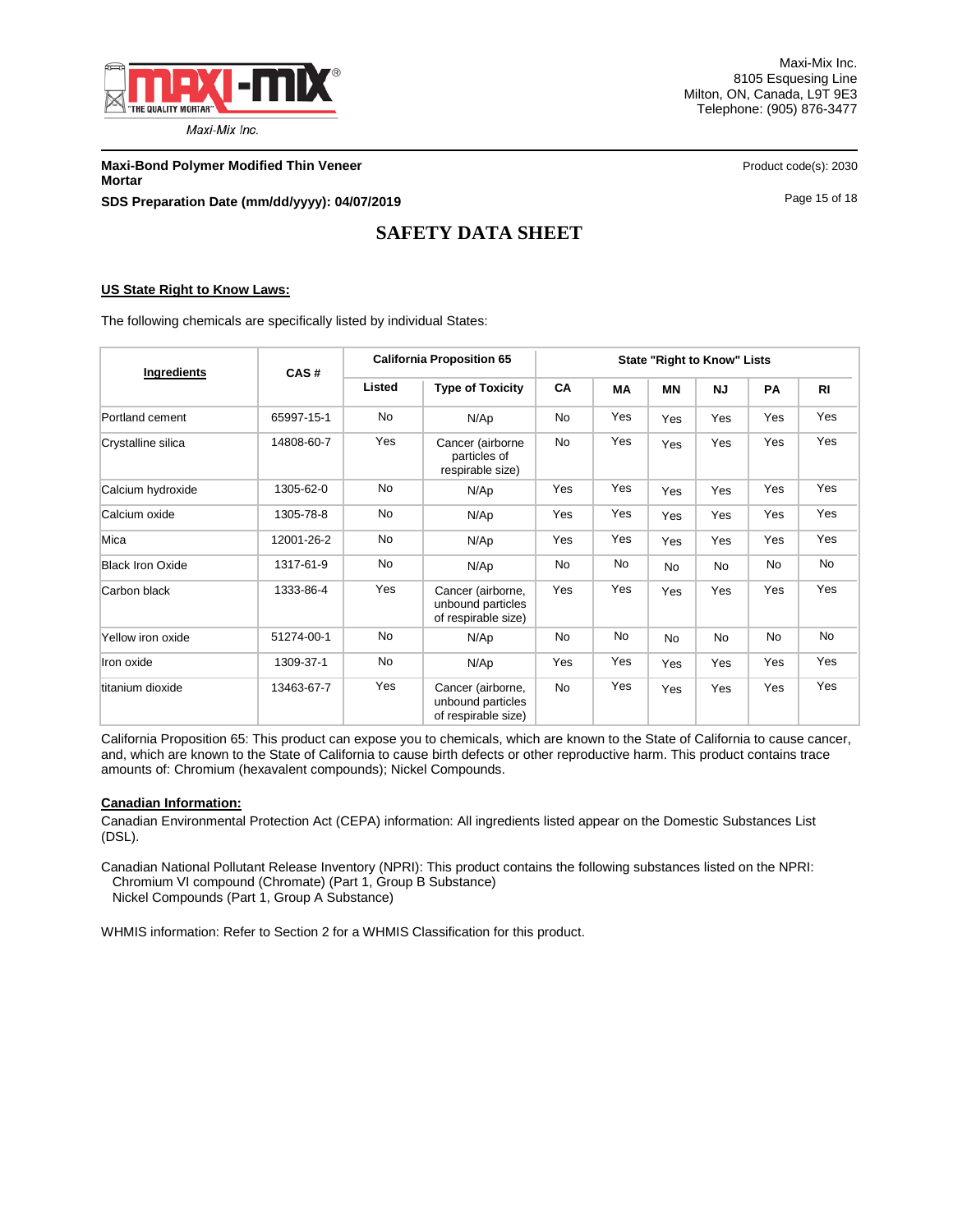

Maxi-Mix Inc. 8105 Esquesing Line Milton, ON, Canada, L9T 9E3 Telephone: (905) 876-3477

**Maxi-Bond Polymer Modified Thin Veneer Product code(s): 2030** Product code(s): 2030 **Mortar SDS Preparation Date (mm/dd/yyyy): 04/07/2019 Page 16 of 18** Page 16 of 18

# **SAFETY DATA SHEET**

### **International Information:**

Components listed below are present on the following International Inventory list:

| Ingredients             | CAS#       | European<br><b>EINECs</b>                                                                                                                                                    | Australia<br><b>AICS</b> | <b>Philippines</b><br><b>PICCS</b> | <b>Japan ENCS</b>                                           | Korea<br><b>KECI/KECL</b> | China<br><b>IECSC</b> | <b>New Zealand</b><br><b>IOC</b>                                                                     |
|-------------------------|------------|------------------------------------------------------------------------------------------------------------------------------------------------------------------------------|--------------------------|------------------------------------|-------------------------------------------------------------|---------------------------|-----------------------|------------------------------------------------------------------------------------------------------|
| Portland cement         | 65997-15-1 | 266-043-4                                                                                                                                                                    | Present                  | Not listed                         | Not listed                                                  | KE-29067                  | Present               | May be used<br>as a single<br>component<br>chemical<br>under an<br>appropriate<br>group<br>standard. |
| Crystalline silica      | 14808-60-7 | 238-878-4                                                                                                                                                                    | Present                  | Present                            | $(1)-548$                                                   | KE-29983                  | Present               | HSR003125                                                                                            |
| Calcium hydroxide       | 1305-62-0  | 215-137-3                                                                                                                                                                    | Present                  | Present                            | $(1) - 181$                                                 | KE-04518                  | Present               | HSR002925.<br>HSC000322                                                                              |
| Calcium oxide           | 1305-78-8  | 215-138-9                                                                                                                                                                    | Present                  | Present                            | $(1)-189$                                                   | KE-04588                  | Present               | HSR002926                                                                                            |
| Mica                    | 12001-26-2 | None. This<br>chemical<br>may be<br>grouped<br>under the<br>name<br>'Naturally<br>occurring<br>substances'<br>with the<br>following<br><b>EINECs</b><br>number:<br>310-127-6 | Present                  | Present                            | Not listed                                                  | KE-25420                  | Present               | May be used<br>as a single<br>component<br>chemical<br>under an<br>appropriate<br>group<br>standard. |
| <b>Black Iron Oxide</b> | 1317-61-9  | 215-277-5                                                                                                                                                                    | Present                  | Present                            | $(1) - 357$                                                 | KE-34314                  | Present               | May be used<br>as a single<br>component<br>chemical<br>under an<br>appropriate<br>group<br>standard. |
| Carbon black            | 1333-86-4  | 215-609-9                                                                                                                                                                    | Present                  | Present                            | $(5)-3328$ ; $(5)-5222$                                     | KE-04682                  | Present               | HSR002801                                                                                            |
| Yellow iron oxide       | 51274-00-1 | 257-098-5                                                                                                                                                                    | Present                  | Present                            | $(5)-5163$                                                  | KE-08032                  | Present               | May be used<br>as a single<br>component<br>chemical<br>under an<br>appropriate<br>group<br>standard. |
| Iron oxide              | 1309-37-1  | 215-168-2                                                                                                                                                                    | Present                  | Present                            | (5)-5189; (5)-5188;<br>$(5)-5163; (1)-357;$<br>$(1) - 1073$ | KE-10897                  | Present               | May be used<br>as a single<br>component<br>chemical<br>under an<br>appropriate<br>group<br>standard. |
| titanium dioxide        | 13463-67-7 | 236-675-5                                                                                                                                                                    | Present                  | Present                            | $(5)$ -5225; (1)-558                                        | KE-33900                  | Present               | May be used<br>as a single<br>component<br>chemical<br>under an<br>appropriate<br>group<br>standard. |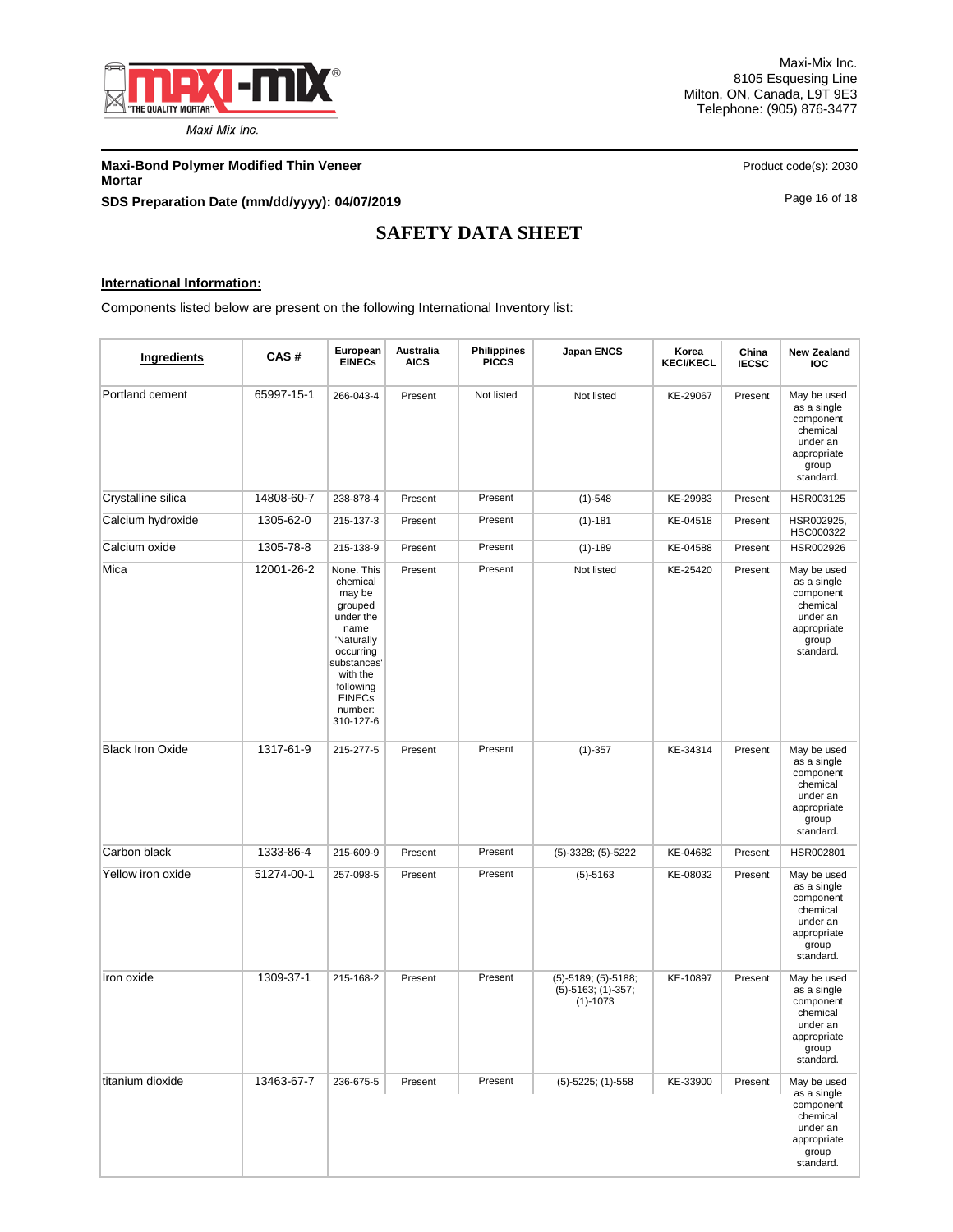

Maxi-Mix Inc. 8105 Esquesing Line Milton, ON, Canada, L9T 9E3 Telephone: (905) 876-3477

**Maxi-Bond Polymer Modified Thin Veneer Product code(s): 2030** Product code(s): 2030 **Mortar**

**SDS Preparation Date (mm/dd/yyyy): 04/07/2019 Page 17 of 18** 

## **SAFETY DATA SHEET**

### **SECTION 16. OTHER INFORMATION**

ACGIH: American Conference of Governmental Industrial Hygienists AICS: Australian Inventory of Chemical Substances CA: California CAS: Chemical Abstract Services CERCLA: Comprehensive Environmental Response, Compensation, and Liability Act of 1980 CFR: Code of Federal Regulations DOT: Department of Transportation ENCS: Existing and New Chemical Substances EPA: Environmental Protection Agency HMIS: Hazardous Materials Identification System HSDB: Hazardous Substances Data Bank IARC: International Agency for Research on Cancer IATA: International Air Transport Association ICAO: International Civil Aviation Organisation IMDG: International Maritime Dangerous Goods Inh: Inhalation IOC: Inventory of Chemicals IUCLID: International Uniform Chemical Information Database KECI: Korean Existing Chemicals Inventory KECL: Korean Existing Chemicals List LC: Lethal Concentration LD: Lethal Dose MA: Massachusetts MN: Minnesota mppcf: million particles per cubic foot MSHA: Mine Safety and Health Administration N/Ap: Not Applicable N/Av: Not Available NFPA: National Fire Protection Association NIOSH: National Institute of Occupational Safety and Health NJ: New Jersey NOEC: No observable effect concentration OECD: Organisation for Economic Co-operation and Development NTP: National Toxicology Program OSHA: Occupational Safety and Health Administration PA: Pennsylvania PEL: Permissible exposure limit PICCS: Philippine Inventory of Chemicals and Chemical Substances PNOC: Particulates Not Otherwise Classified PNOR: Particulates Not Otherwise Regulated PNOS: Particles Not Otherwise Specified RCRA: Resource Conservation and Recovery Act RI: Rhode Island RTECS: Registry of Toxic Effects of Chemical Substances SARA: Superfund Amendments and Reauthorization Act SDS: Safety Data Sheet / Material Safety Data Sheet STEL: Short Term Exposure Limit TDG: Canadian Transportation of Dangerous Goods Act & Regulations TLV: Threshold Limit Values TWA: Time Weighted Average TSCA: Toxic Substance Control Act WHMIS: Workplace Hazardous Materials Identification System **Legend :**